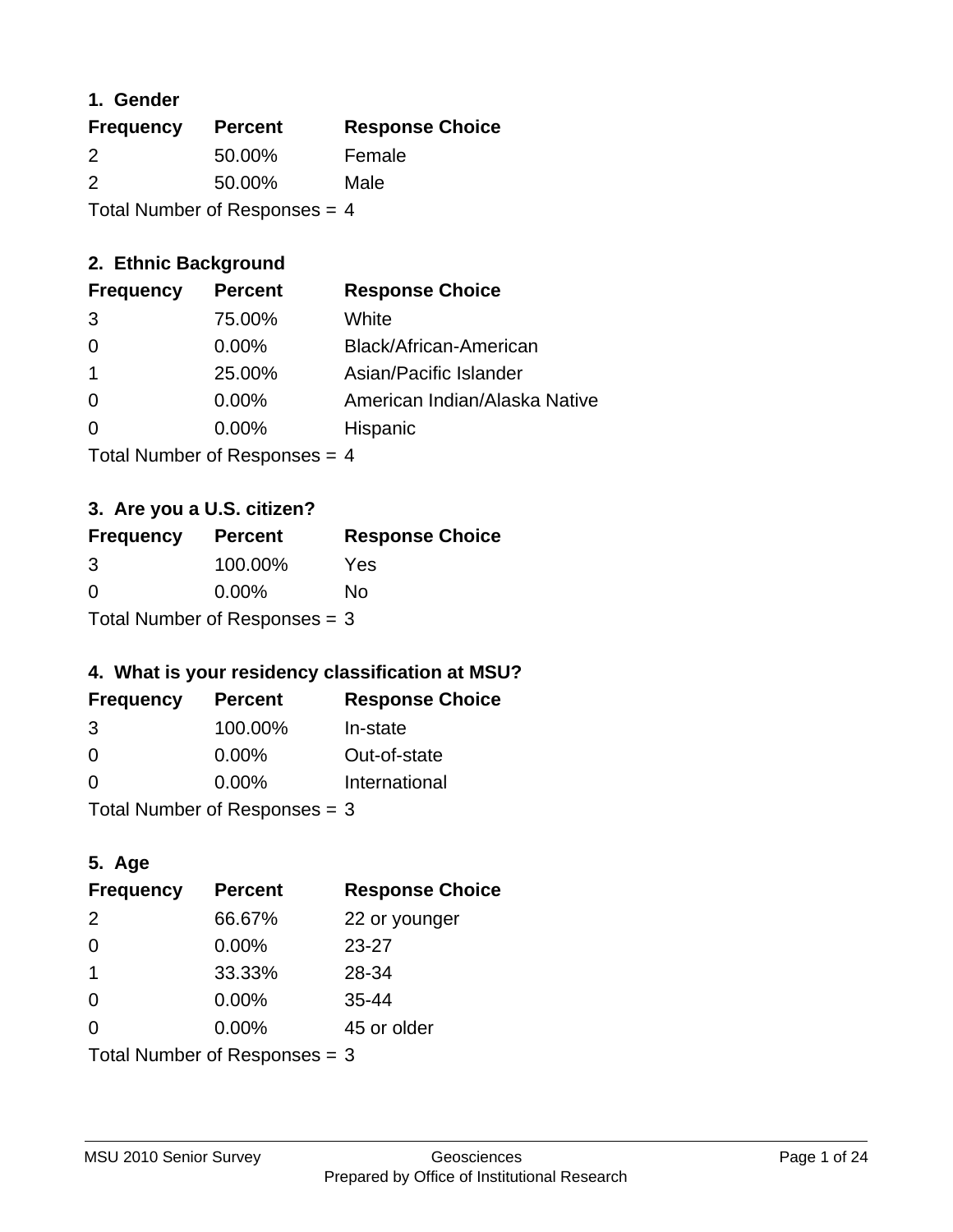**6. Has either of your parents received a bachelor's degree?**

| <b>Frequency</b>                | <b>Percent</b> | <b>Response Choice</b> |
|---------------------------------|----------------|------------------------|
| -1                              | 33.33%         | Yes                    |
| 2                               | 66.67%         | No                     |
| Total Number of Responses $=$ 3 |                |                        |

# **7. Has either of your parents received a degree from Murray State?**

| <b>Frequency</b> | <b>Percent</b> | <b>Response Choice</b> |
|------------------|----------------|------------------------|
|                  | 33.33%         | Yes                    |
|                  |                |                        |

2 66.67% No

Total Number of Responses = 3

# **8. What was your original entry status to MSU?**

| <b>Frequency</b> | <b>Percent</b>                  | <b>Response Choice</b>                           |
|------------------|---------------------------------|--------------------------------------------------|
| $\Omega$         | $0.00\%$                        | Freshman                                         |
| 3                | 100.00%                         | Transfer from community college/technical school |
| $\Omega$         | $0.00\%$                        | Transfer from 4-yr institution                   |
|                  | Total Number of Responses $=$ 3 |                                                  |

# **9. If transfer student, how many credits were transferred?**

| <b>Frequency</b>                | <b>Percent</b> | <b>Response Choice</b> |
|---------------------------------|----------------|------------------------|
| 0                               | $0.00\%$       | 12 or fewer            |
| -1                              | 33.33%         | 13-30                  |
| $\mathbf 1$                     | 33.33%         | $31 - 60$              |
| -1                              | 33.33%         | Over <sub>60</sub>     |
| Total Number of Responses $=$ 3 |                |                        |

# **10. If transfer student, approximately what percent of your University Studies (general education) classes did you take at Murray State?**

| <b>Frequency</b>                | <b>Percent</b> | <b>Response Choice</b> |
|---------------------------------|----------------|------------------------|
| -1                              | 33.33%         | Under 25%              |
| $\Omega$                        | $0.00\%$       | 25-49%                 |
| $\Omega$                        | 0.00%          | 50-74%                 |
| 2                               | 66.67%         | 75-100%                |
| Total Number of Responses = $3$ |                |                        |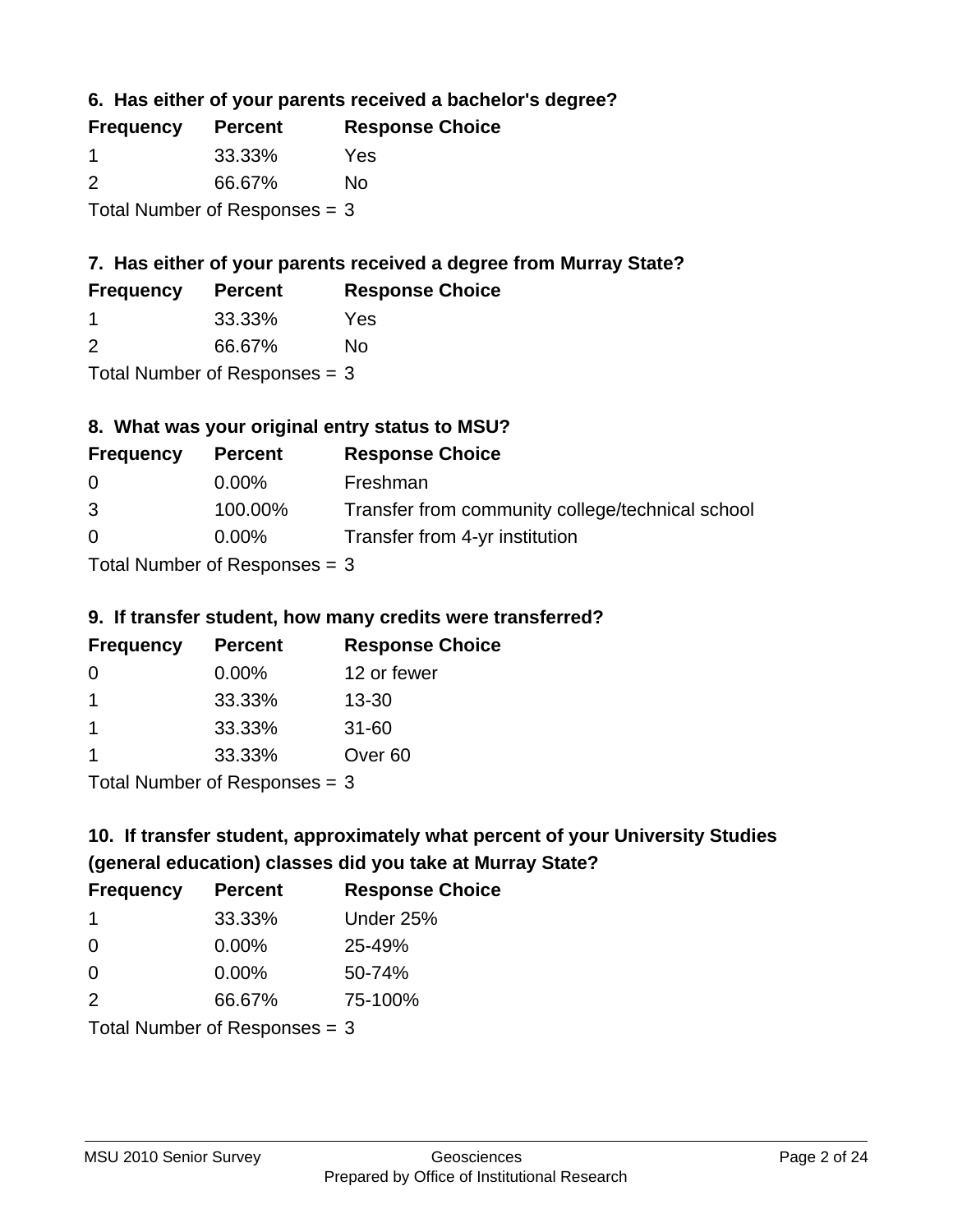### **11. What has been your attendance status at MSU?**

| <b>Frequency</b>              | <b>Percent</b> | <b>Response Choice</b>     |
|-------------------------------|----------------|----------------------------|
| 3                             | 100.00%        | <b>Primarily full-time</b> |
| $\Omega$                      | $0.00\%$       | <b>Primarily part-time</b> |
| Total Number of Responses = 3 |                |                            |

### **12. In which Residential College are you a member?**

| <b>Frequency</b> | <b>Percent</b> | <b>Response Choice</b>            |
|------------------|----------------|-----------------------------------|
| 1                | 33.33%         | Do not know                       |
| 0                | 0.00%          | <b>Clark College</b>              |
| 0                | 0.00%          | <b>Elizabeth College</b>          |
|                  | 33.33%         | <b>Franklin-Springer Colleges</b> |
|                  | 33.33%         | <b>Hart College</b>               |
| 0                | 0.00%          | <b>Hester College</b>             |
| 0                | 0.00%          | <b>Regents College</b>            |
| 0                | 0.00%          | <b>Richmond College</b>           |
| 0                | 0.00%          | <b>White College</b>              |

Total Number of Responses = 3

# **13. Have you ever received any type of Financial Aid while at MSU? (Scholarships, grants, work-study, etc.)**

| <b>Frequency</b>                | <b>Percent</b> | <b>Response Choice</b> |
|---------------------------------|----------------|------------------------|
| 3                               | 100.00%        | Yes                    |
| 0                               | $0.00\%$       | No                     |
| Total Number of Responses $=$ 3 |                |                        |

**14. What degree are you seeking at this time?**

| <b>Frequency</b> | <b>Percent</b>                  | <b>Response Choice</b> |
|------------------|---------------------------------|------------------------|
| $\Omega$         | $0.00\%$                        | Associate              |
| 3                | 100.00%                         | <b>Baccalaureate</b>   |
|                  | Total Number of Responses $=$ 3 |                        |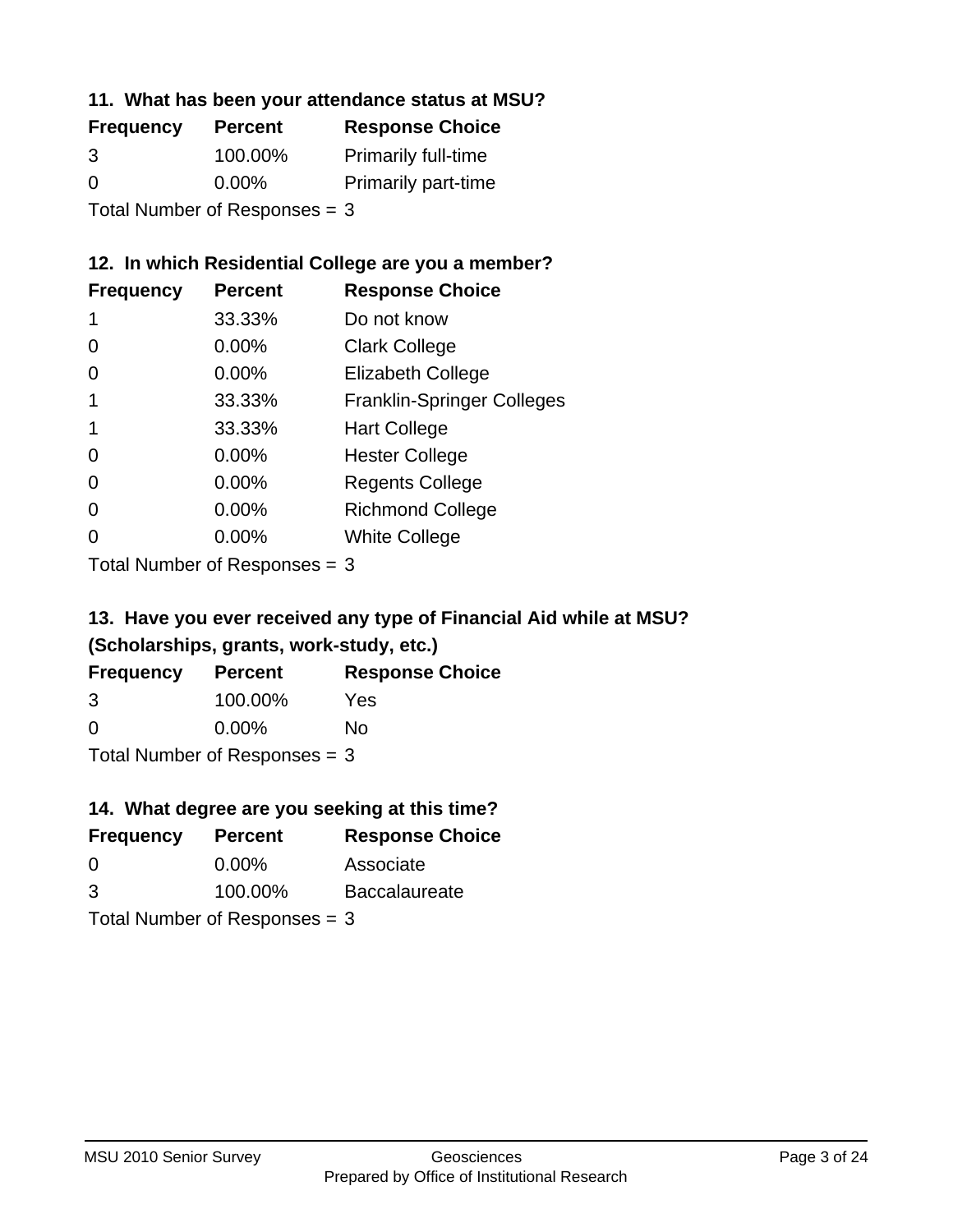**15. How many years will it take you to complete your degree from the point of your initial enrollment in college (including any time at a previous institution)?**

| <b>Frequency</b> | <b>Percent</b> | <b>Response Choice</b> |
|------------------|----------------|------------------------|
| 0                | 0.00%          | Two                    |
| $\Omega$         | 0.00%          | <b>Three</b>           |
| $\mathbf 1$      | 33.33%         | Four                   |
| 2                | 66.67%         | Five                   |
| 0                | 0.00%          | <b>Six</b>             |
| $\overline{0}$   | 0.00%          | More than six          |
|                  |                |                        |

Total Number of Responses = 3

#### **16. In what range does your grade point average fall?**

| <b>Frequency</b> | <b>Percent</b> | <b>Response Choice</b> |
|------------------|----------------|------------------------|
| -0               | $0.00\%$       | $2.00 - 2.50$          |
| $\mathcal{P}$    | 66.67%         | $2.51 - 3.00$          |
| $\Omega$         | 0.00%          | $3.01 - 3.50$          |
|                  | 33.33%         | $3.51 - 4.00$          |
|                  |                |                        |

Total Number of Responses = 3

# **They are used to sort the data, and do not appear in this table Questions 17 and 18 relate to department and program information.**

### **19. For what purpose did you enroll at MSU?**

| <b>Frequency</b> | <b>Percent</b>              | <b>Response Choice</b>                    |
|------------------|-----------------------------|-------------------------------------------|
| 0                | $0.00\%$                    | To receive an associate degree            |
| 3                | 100.00%                     | To receive a baccalaureate degree         |
| $\overline{0}$   | $0.00\%$                    | To take a few job related courses         |
| $\Omega$         | 0.00%                       | To transfer to another college/university |
|                  | Total Number of Despasses 2 |                                           |

I otal Number of Responses  $= 3$ 

# **20. What is the highest degree you eventually hope to receive?**

| <b>Frequency</b> | <b>Percent</b>                | <b>Response Choice</b> |
|------------------|-------------------------------|------------------------|
| 0                | $0.00\%$                      | Associate              |
| $\Omega$         | $0.00\%$                      | <b>Baccalaureate</b>   |
| 2                | 66.67%                        | Graduate               |
| -1               | 33.33%                        | Professional           |
|                  | Total Nives box of Doom owned |                        |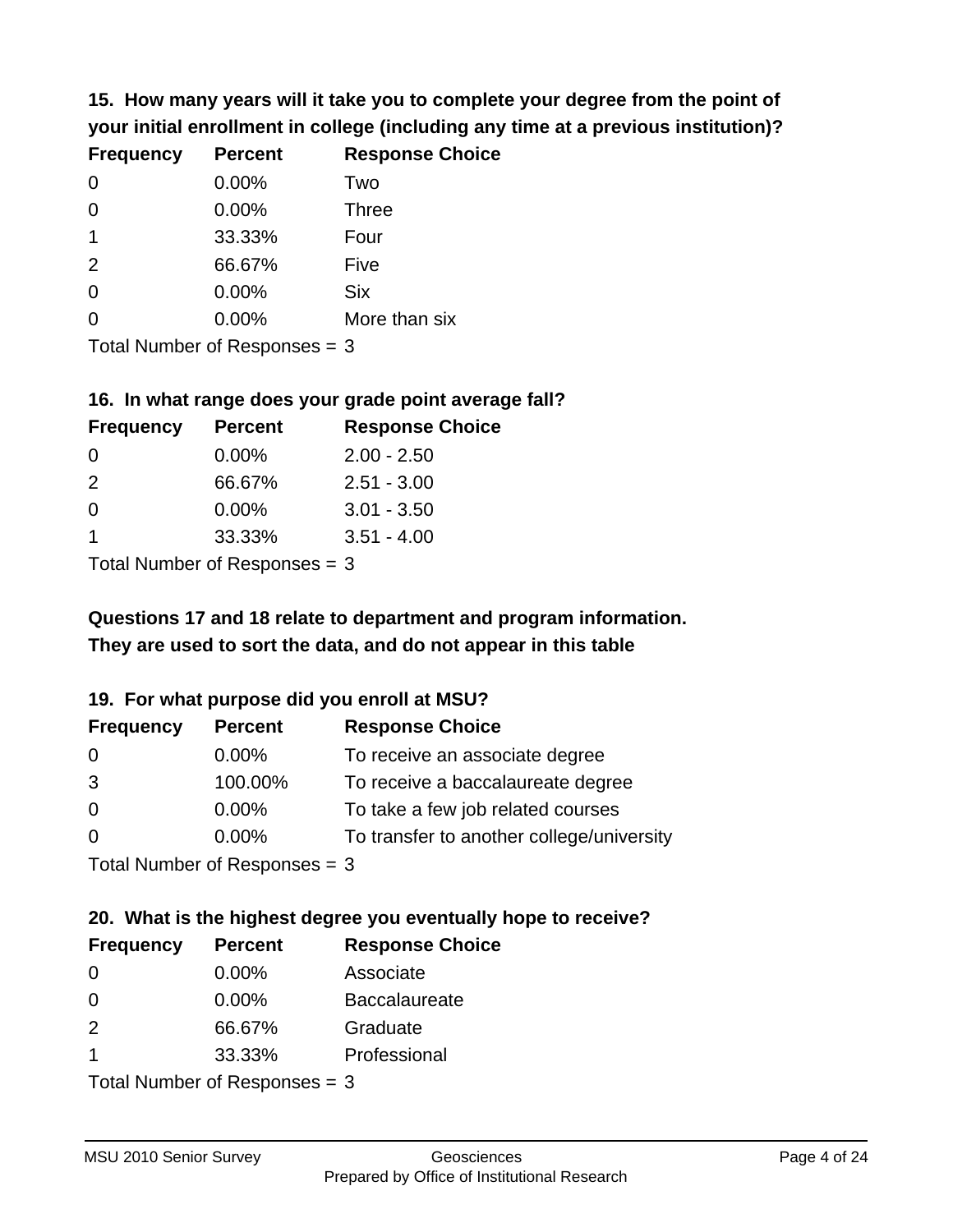### **21. Which best describes your situation?**

| <b>Frequency</b> | <b>Percent</b> | <b>Response Choice</b>               |
|------------------|----------------|--------------------------------------|
| 2                | 66.67%         | Did not change major/area            |
| $\Omega$         | $0.00\%$       | Did not initially declare major/area |
|                  | 33.33%         | Changed major/area                   |
|                  |                |                                      |

Total Number of Responses = 3

# **22. While school was in session during the past year, how many hours per week, on average, did you work for pay?**

| <b>Frequency</b> | <b>Percent</b> | <b>Response Choice</b> |
|------------------|----------------|------------------------|
| 1                | 33.33%         | Did not work           |
| $\Omega$         | 0.00%          | Worked 1-10 hrs        |
| $\Omega$         | 0.00%          | Worked 11-20 hrs       |
| 2                | 66.67%         | Worked 21-30 hrs       |
| $\Omega$         | 0.00%          | Worked 31-40 hrs       |
| $\Omega$         | 0.00%          | Worked over 40 hrs     |
|                  |                |                        |

Total Number of Responses = 3

### **23. For the most part, were classes offered at times convenient to you?**

| <b>Frequency</b>                | <b>Percent</b> | <b>Response Choice</b> |
|---------------------------------|----------------|------------------------|
| 3                               | 100.00%        | Yes                    |
| $\Omega$                        | $0.00\%$       | No                     |
| Total Number of Responses $=$ 3 |                |                        |

### **24. If no, what time would you have preferred?**

| <b>Frequency</b>                | <b>Percent</b> | <b>Response Choice</b> |
|---------------------------------|----------------|------------------------|
| $\Omega$                        | #DIV/0!        | Late afternoon         |
| $\Omega$                        | #DIV/0!        | Evening                |
| $\Omega$                        | #DIV/0!        | Weekend                |
| $\Omega$                        | #DIV/0!        | During the day         |
| Total Number of Responses = $0$ |                |                        |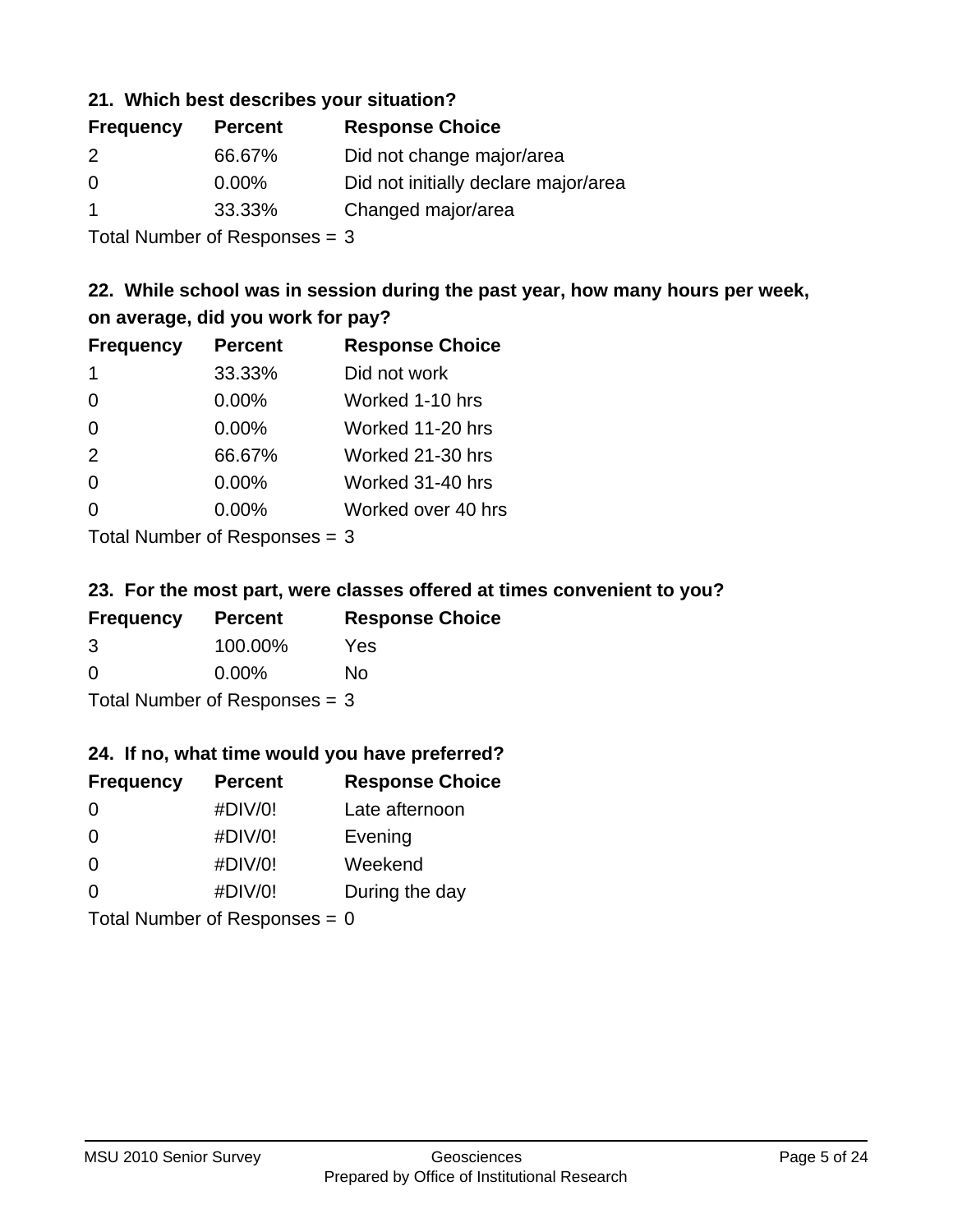## **25. Which best describes the location where you completed the majority of your coursework?**

| <b>Frequency</b> | <b>Percent</b>            | <b>Response Choice</b> |
|------------------|---------------------------|------------------------|
| 2                | 66.67%                    | Murray                 |
| 0                | 0.00%                     | Paducah                |
| 0                | 0.00%                     | Ft. Campbell           |
| $\mathbf 1$      | 33.33%                    | Madisonville           |
| 0                | 0.00%                     | Hopkinsville           |
| 0                | 0.00%                     | Henderson              |
| 0                | 0.00%                     | On the Internet        |
| 0                | 0.00%                     | Other                  |
|                  | Total Number of Deepensee |                        |

Total Number of Responses = 3

### **26. Did you take any online courses while at Murray State?**

| <b>Frequency</b>                | <b>Percent</b> | <b>Response Choice</b> |
|---------------------------------|----------------|------------------------|
| $\mathcal{P}$                   | 66.67%         | Yes                    |
| -1                              | 33.33%         | Nο                     |
| Total Number of Responses $=$ 3 |                |                        |

# **27. Did it take you an extra semester or more to complete degree requirements at Murray State?**

| <b>Frequency</b> | <b>Percent</b> | <b>Response Choice</b> |
|------------------|----------------|------------------------|
| 2                | 66.67%         | Yes                    |
|                  | 33.33%         | No                     |
|                  |                |                        |

Total Number of Responses = 3

### **28. If yes, why did it take you an extra semester or more?**

| <b>Frequency</b>                | <b>Percent</b> | <b>Response Choice</b>                                       |
|---------------------------------|----------------|--------------------------------------------------------------|
| $\mathbf 0$                     | $0.00\%$       | Work obligation limited my enrollment.                       |
| $\mathbf{1}$                    | 50.00%         | Family obligations limited my enrollment.                    |
| $\mathbf 0$                     | $0.00\%$       | Tuition and other costs of attendance limited my enrollment. |
| $\mathbf 0$                     | $0.00\%$       | A decision to change majors added to my requirements.        |
| $\overline{1}$                  | 50.00%         | A required course or courses were not offered.               |
| $\overline{0}$                  | $0.00\%$       | Credits were lost transferring to Murray State.              |
| $\overline{0}$                  | $0.00\%$       | Other                                                        |
| Total Number of Responses $= 2$ |                |                                                              |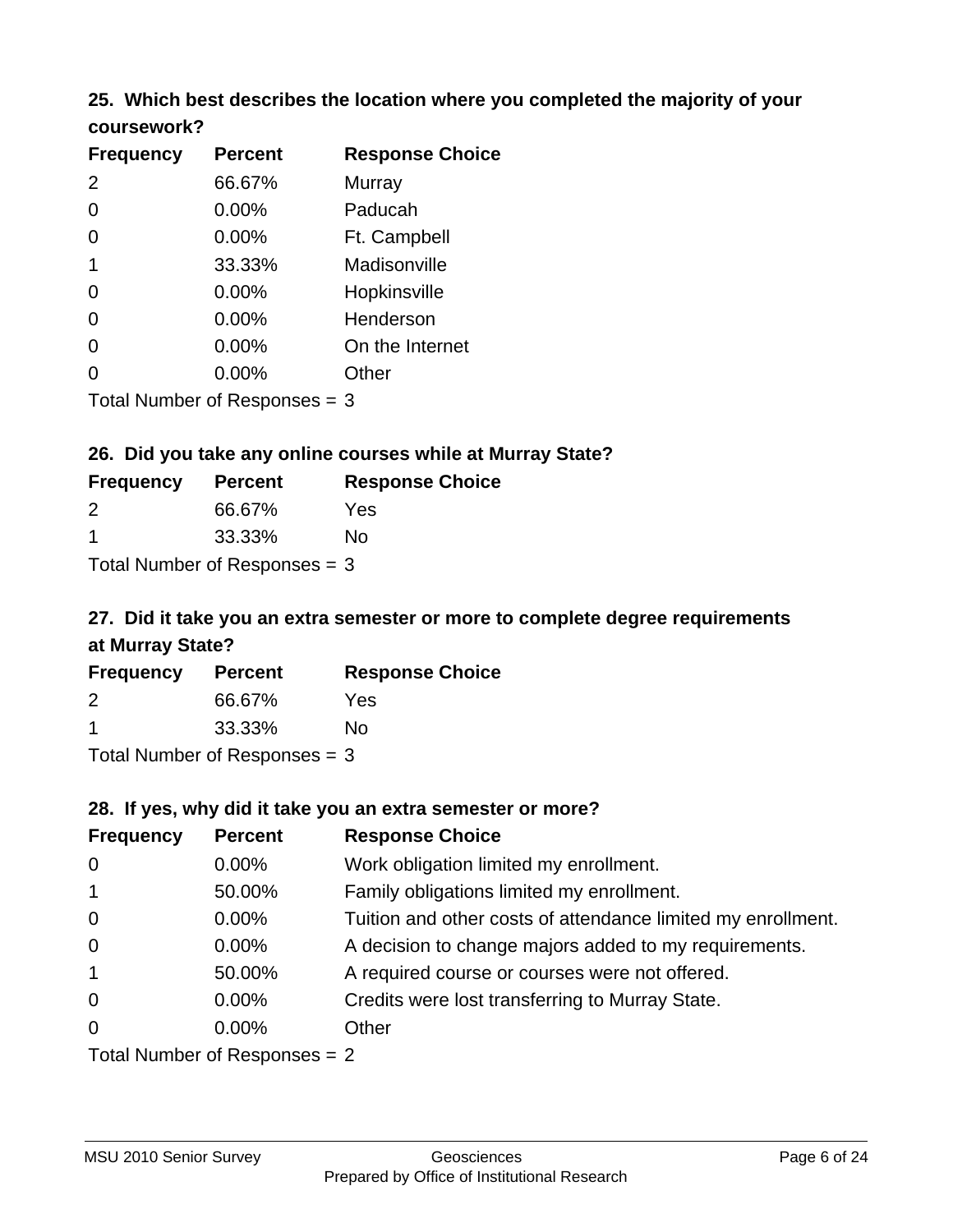# **29. Did you have trouble getting any course(s) you needed while at Murray State?**

| <b>Frequency</b>                | <b>Percent</b> | <b>Response Choice</b> |
|---------------------------------|----------------|------------------------|
|                                 | 33.33%         | Yes                    |
| $\mathcal{P}$                   | 66.67%         | No.                    |
| Total Number of Responses $=$ 3 |                |                        |

### **30. If yes, why did you have trouble getting the course?**

| <b>Frequency</b> | <b>Percent</b> | <b>Response Choice</b>                                |
|------------------|----------------|-------------------------------------------------------|
| $\overline{1}$   | 100.00%        | Not offered the semester I needed it.                 |
| $\overline{0}$   | $0.00\%$       | Not offered at hours convenient to my work schedule.  |
| $\overline{0}$   | $0.00\%$       | Not offered at hours suitable for my school schedule. |
| $\overline{0}$   | $0.00\%$       | All course sections were closed.                      |
| $\overline{0}$   | $0.00\%$       | I was unaware of the prerequisites for the course.    |
|                  |                |                                                       |

Total Number of Responses = 1

# **31. Which statement best describes your experience with off-campus coop/internship?**

| <b>Frequency</b> | <b>Percent</b>              | <b>Response Choice</b>             |
|------------------|-----------------------------|------------------------------------|
| 3                | 100.00%                     | Cannot judge, I did not have one.  |
| $\Omega$         | 0.00%                       | My experience was very valuable.   |
| $\Omega$         | $0.00\%$                    | My experience was valuable.        |
| $\Omega$         | 0.00%                       | My experience was of little value. |
| $\Omega$         | $0.00\%$                    | My experience was of no value.     |
|                  | Tatal Massakan af Dagmannar |                                    |

Total Number of Responses = 3

# **32. Which statement best describes your experience with on-campus faculty-directed research, scholarly, or creative project?**

| <b>Frequency</b> | <b>Percent</b>                 | <b>Response Choice</b>             |
|------------------|--------------------------------|------------------------------------|
| -1               | 33.33%                         | Cannot judge; I did not have one.  |
| 2                | 66.67%                         | My experience was very valuable.   |
| $\Omega$         | $0.00\%$                       | My experience was valuable.        |
| $\Omega$         | $0.00\%$                       | My experience was of little value. |
| $\Omega$         | $0.00\%$                       | My experience was of no value.     |
|                  | $Total Number of Denonone = 2$ |                                    |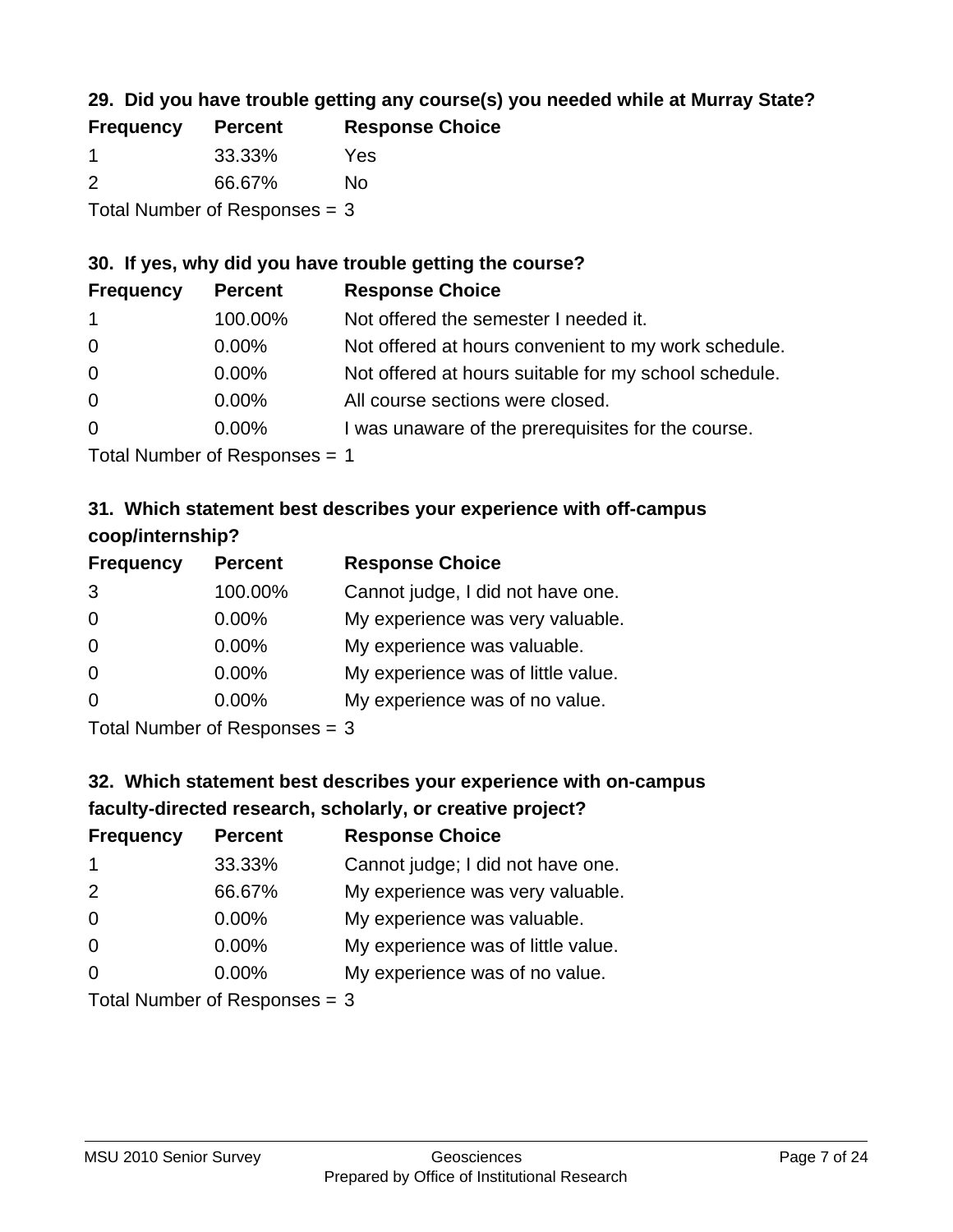#### **33. Which statement best describes your experience with academic advising in your major/area?**

| $\cdots$ your mapproved. |                |                                                       |
|--------------------------|----------------|-------------------------------------------------------|
| <b>Frequency</b>         | <b>Percent</b> | <b>Response Choice</b>                                |
| 0                        | $0.00\%$       | Cannot judge; I did not make use of the opportunity.  |
| 3                        | 100.00%        | I was satisfied with information my adviser provided. |
| $\overline{0}$           | 0.00%          | Advice was inaccurate, incomplete, or misleading.     |
| $\overline{0}$           | $0.00\%$       | My adviser was not available.                         |
|                          |                |                                                       |

Total Number of Responses = 3

## **For questions 34-48, indicate the extent to which you were satisfied.**

| 34. Class size relative to type of course |
|-------------------------------------------|
|-------------------------------------------|

| <b>Frequency</b>               | <b>Percent</b> | <b>Response Choice</b> |
|--------------------------------|----------------|------------------------|
| 2                              | 66.67%         | Very satisfied         |
| -1                             | 33.33%         | Satisfied              |
| $\Omega$                       | 0.00%          | <b>Dissatisfied</b>    |
| $\Omega$                       | $0.00\%$       | Very dissatisfied      |
| Total Number of Reconnege $-2$ |                |                        |

Total Number of Responses  $=$  3

# **35. Out-of-class availability of faculty**

| <b>Frequency</b>          | <b>Percent</b> | <b>Response Choice</b> |
|---------------------------|----------------|------------------------|
| $\mathcal{P}$             | 66.67%         | Very satisfied         |
| -1                        | 33.33%         | Satisfied              |
| $\Omega$                  | $0.00\%$       | <b>Dissatisfied</b>    |
| $\Omega$                  | 0.00%          | Very dissatisfied      |
| Total Number of Deepensee |                |                        |

Total Number of Responses = 3

# **36. Effectiveness of your high school preparation for college work**

| <b>Frequency</b> | <b>Percent</b>                 | <b>Response Choice</b> |
|------------------|--------------------------------|------------------------|
|                  | 33.33%                         | Very satisfied         |
| -1               | 33.33%                         | Satisfied              |
| $\Omega$         | 0.00%                          | <b>Dissatisfied</b>    |
|                  | 33.33%                         | Very dissatisfied      |
|                  | Total Number of Decreases $-2$ |                        |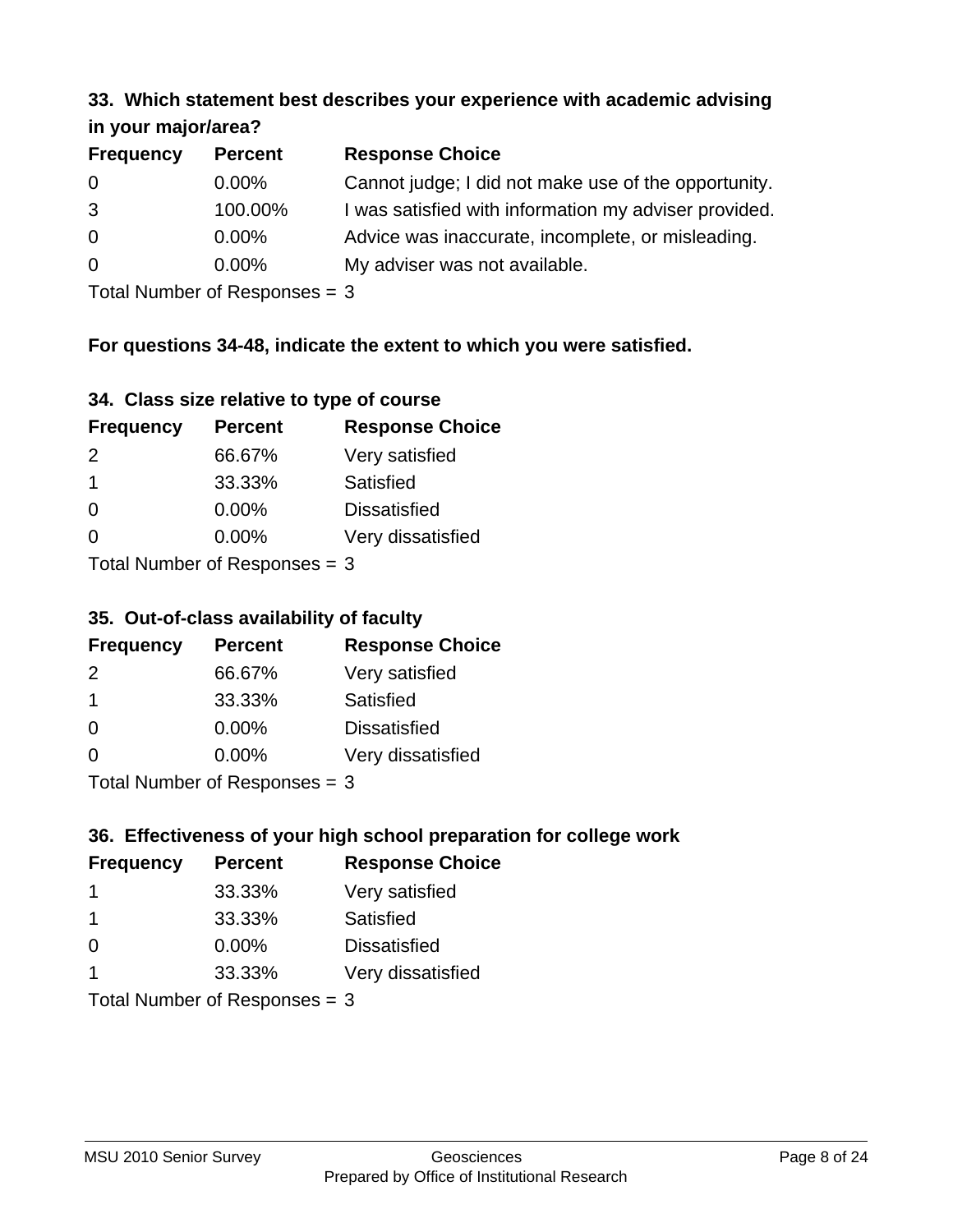# **37. Fairness of faculty in their treatment of individual students**

| <b>Frequency</b> | <b>Percent</b> | <b>Response Choice</b> |
|------------------|----------------|------------------------|
| $\mathcal{P}$    | 66.67%         | Very satisfied         |
|                  | 33.33%         | Satisfied              |
| $\Omega$         | $0.00\%$       | <b>Dissatisfied</b>    |
| $\Omega$         | 0.00%          | Very dissatisfied      |
|                  |                |                        |

Total Number of Responses = 3

### **38. Overall quality of instruction at Murray State**

| <b>Frequency</b> | <b>Percent</b> | <b>Response Choice</b> |
|------------------|----------------|------------------------|
|                  | 33.33%         | Very satisfied         |
| $\mathcal{P}$    | 66.67%         | Satisfied              |
| $\Omega$         | 0.00%          | <b>Dissatisfied</b>    |
| ∩                | 0.00%          | Very dissatisfied      |
|                  |                |                        |

Total Number of Responses  $= 3$ 

## **39. Quality of instruction in University Studies (General Education) courses**

| <b>Frequency</b> | <b>Percent</b>            | <b>Response Choice</b> |
|------------------|---------------------------|------------------------|
|                  | 33.33%                    | Very satisfied         |
| $\mathcal{P}$    | 66.67%                    | Satisfied              |
| $\Omega$         | 0.00%                     | <b>Dissatisfied</b>    |
| $\Omega$         | 0.00%                     | Very dissatisfied      |
|                  | The HILL of December 1999 |                        |

Total Number of Responses = 3

#### **40. Quality of instruction in your major**

| <b>Frequency</b> | <b>Percent</b>            | <b>Response Choice</b> |
|------------------|---------------------------|------------------------|
| $\mathcal{P}$    | 66.67%                    | Very satisfied         |
| $\mathbf 1$      | 33.33%                    | Satisfied              |
| $\Omega$         | 0.00%                     | <b>Dissatisfied</b>    |
| $\Omega$         | 0.00%                     | Very dissatisfied      |
|                  | Total Number of Deepensee |                        |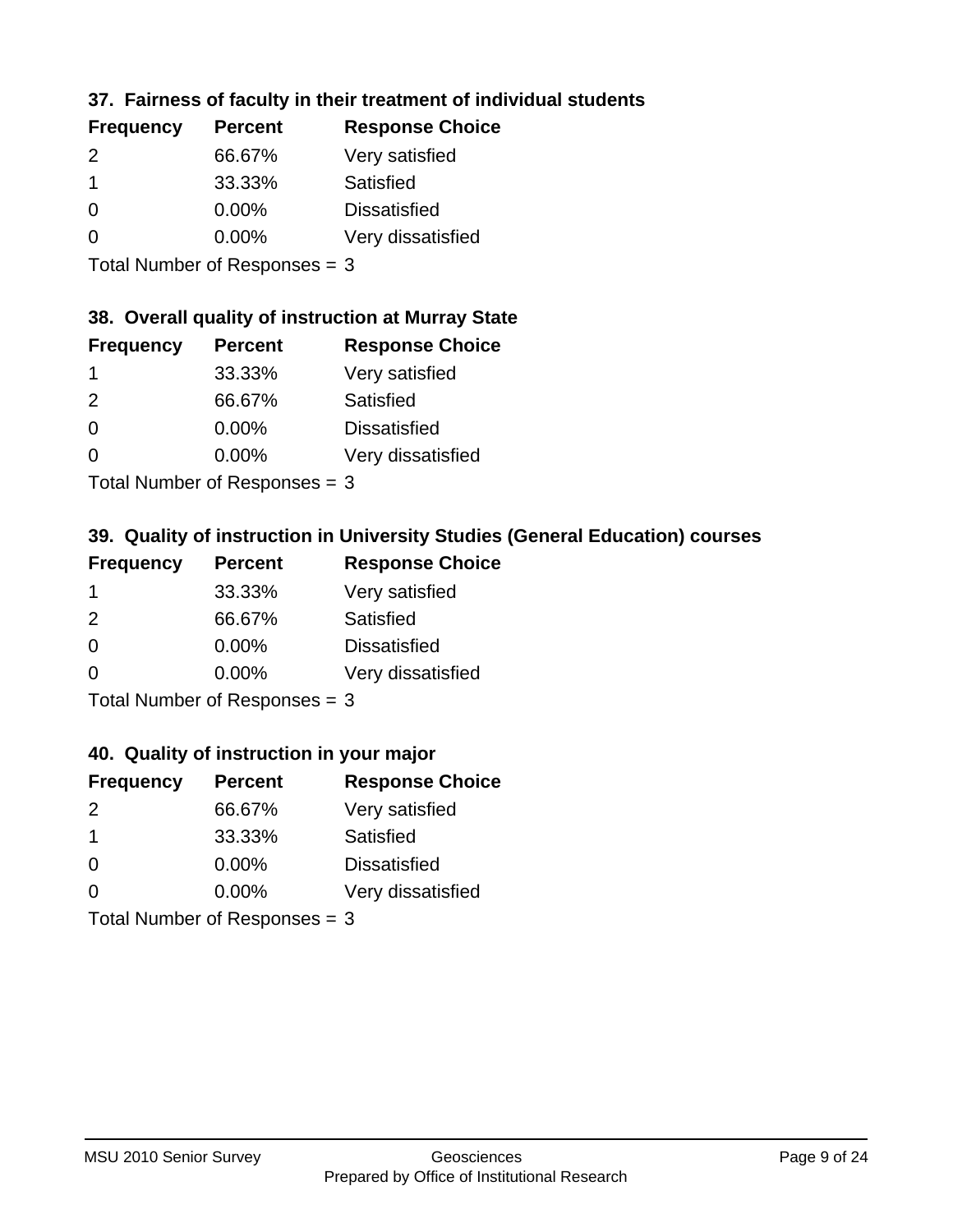# **41. Clarity of program objectives in your major**

| <b>Frequency</b> | <b>Percent</b> | <b>Response Choice</b> |
|------------------|----------------|------------------------|
| $\mathcal{P}$    | 66.67%         | Very satisfied         |
|                  | 33.33%         | Satisfied              |
| $\Omega$         | $0.00\%$       | <b>Dissatisfied</b>    |
| n                | $0.00\%$       | Very dissatisfied      |
|                  |                |                        |

Total Number of Responses = 3

### **42. Intellectual challenge of the academic program**

| <b>Frequency</b> | <b>Percent</b> | <b>Response Choice</b> |
|------------------|----------------|------------------------|
|                  | 33.33%         | Very satisfied         |
| $\mathcal{P}$    | 66.67%         | Satisfied              |
| $\Omega$         | 0.00%          | <b>Dissatisfied</b>    |
| ∩                | 0.00%          | Very dissatisfied      |
|                  |                |                        |

Total Number of Responses = 3

# **43. Encouragement and information from your major department for employment after graduation**

| <b>Frequency</b> | <b>Percent</b> | <b>Response Choice</b> |
|------------------|----------------|------------------------|
| -1               | 33.33%         | Very satisfied         |
| -1               | 33.33%         | Satisfied              |
| $\mathbf 1$      | 33.33%         | <b>Dissatisfied</b>    |
| 0                | 0.00%          | Very dissatisfied      |
|                  |                |                        |

Total Number of Responses = 3

# **44. Availability of opportunities to engage in a faculty-mentored research,**

### **scholarly, or creative project in your area of study/interest**

| <b>Frequency</b> | <b>Percent</b> | <b>Response Choice</b> |
|------------------|----------------|------------------------|
| $\mathcal{P}$    | 66.67%         | Very satisfied         |
| $\Omega$         | 0.00%          | Satisfied              |
|                  | 33.33%         | <b>Dissatisfied</b>    |
| $\Omega$         | 0.00%          | Very dissatisfied      |
|                  |                |                        |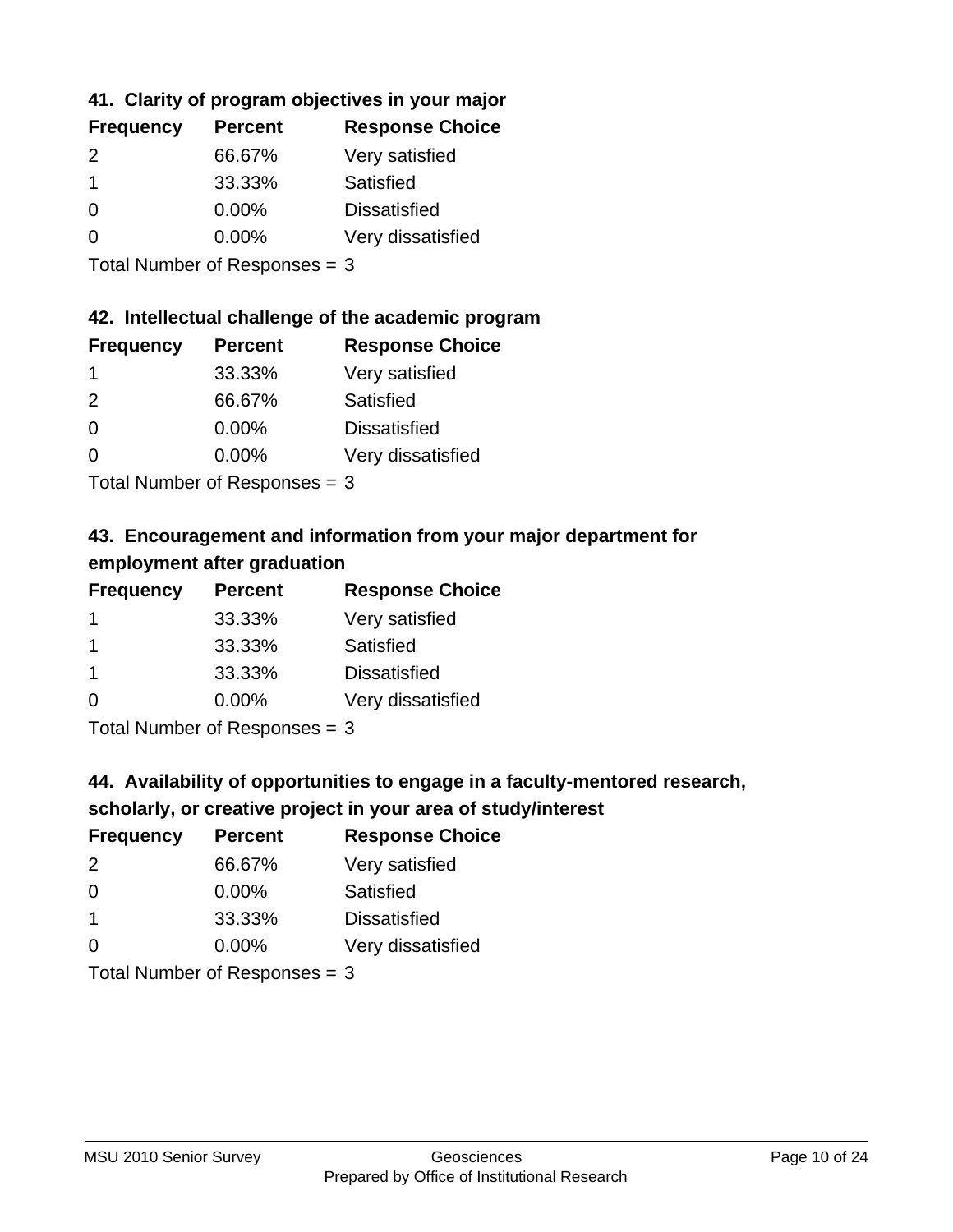### **45. Library hours**

| <b>Frequency</b> | <b>Percent</b> | <b>Response Choice</b> |
|------------------|----------------|------------------------|
| 2                | 66.67%         | Very satisfied         |
| $\mathbf 1$      | 33.33%         | Satisfied              |
| 0                | 0.00%          | <b>Dissatisfied</b>    |
| $\Omega$         | 0.00%          | Very dissatisfied      |
|                  |                |                        |

Total Number of Responses = 3

### **46. Effectiveness of library personnel in meeting your information needs**

| <b>Frequency</b> | <b>Percent</b> | <b>Response Choice</b> |
|------------------|----------------|------------------------|
| $\mathcal{P}$    | 66.67%         | Very satisfied         |
| $\Omega$         | $0.00\%$       | Satisfied              |
|                  | 33.33%         | <b>Dissatisfied</b>    |
| O                | $0.00\%$       | Very dissatisfied      |
|                  |                |                        |

Total Number of Responses = 3

# **47. Access to library resources on hand**

| <b>Frequency</b> | <b>Percent</b>            | <b>Response Choice</b> |
|------------------|---------------------------|------------------------|
| -1               | 33.33%                    | Very satisfied         |
| $\mathcal{P}$    | 66.67%                    | Satisfied              |
| $\Omega$         | $0.00\%$                  | <b>Dissatisfied</b>    |
| ∩                | $0.00\%$                  | Very dissatisfied      |
|                  | Total Number of Deepersee |                        |

Total Number of Responses = 3

### **48. Electronic access to library resources**

| <b>Frequency</b>              | <b>Percent</b> | <b>Response Choice</b> |
|-------------------------------|----------------|------------------------|
| $\mathcal{P}$                 | 66.67%         | Very satisfied         |
| $\Omega$                      | $0.00\%$       | <b>Satisfied</b>       |
| $\mathbf 1$                   | 33.33%         | <b>Dissatisfied</b>    |
| $\Omega$                      | $0.00\%$       | Very dissatisfied      |
| Total Number of Responses = 3 |                |                        |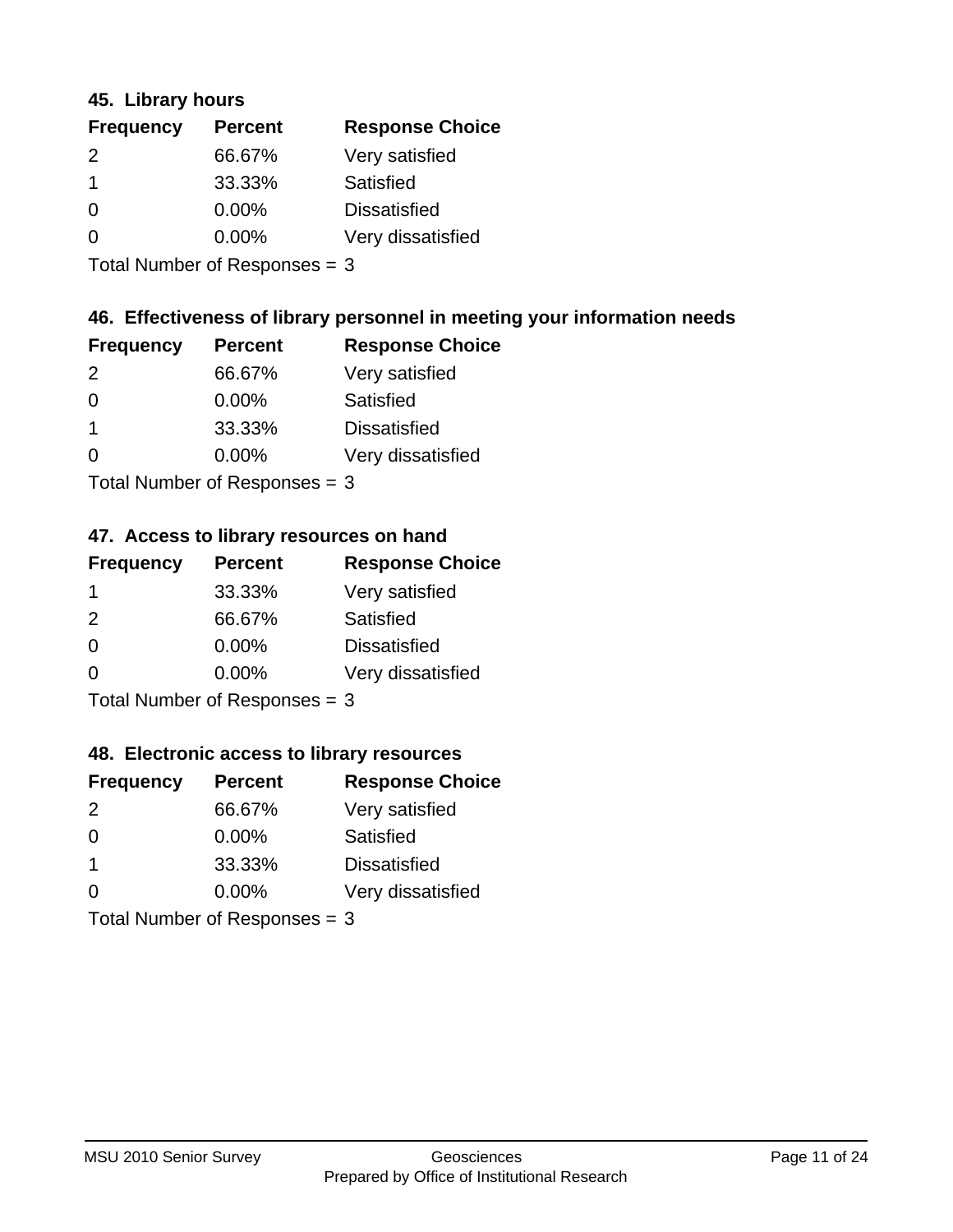**was in helping you achieve these goals. For questions 49-55, please indicate how effective University Studies at MSU** 

### **49. Writing Skills**

| <b>Frequency</b>              | <b>Percent</b> | <b>Response Choice</b> |
|-------------------------------|----------------|------------------------|
| 1                             | 50.00%         | Very effective         |
| -1                            | 50.00%         | Effective              |
| $\Omega$                      | $0.00\%$       | Ineffective            |
| $\Omega$                      | $0.00\%$       | Very ineffective       |
| Total Number of Responses = 2 |                |                        |

**50. Speaking Skills**

| <b>Frequency</b>              | <b>Percent</b> | <b>Response Choice</b> |
|-------------------------------|----------------|------------------------|
| $\mathbf 1$                   | 50.00%         | Very effective         |
| -1                            | 50.00%         | Effective              |
| $\Omega$                      | 0.00%          | Ineffective            |
| $\Omega$                      | 0.00%          | Very ineffective       |
| $Total Number of Denonce - 2$ |                |                        |

Total Number of Responses = 2

### **51. Critical Thinking Skills**

| <b>Frequency</b>          | <b>Percent</b> | <b>Response Choice</b> |
|---------------------------|----------------|------------------------|
| 2                         | 66.67%         | Very effective         |
| $\Omega$                  | 0.00%          | Effective              |
| $\mathbf 1$               | 33.33%         | Ineffective            |
| $\Omega$                  | 0.00%          | Very ineffective       |
| Total Number of Desponses |                |                        |

Total Number of Responses = 3

# **52. Computer Technology**

| <b>Frequency</b>              | <b>Percent</b> | <b>Response Choice</b> |
|-------------------------------|----------------|------------------------|
| -1                            | 33.33%         | Very effective         |
| -1                            | 33.33%         | Effective              |
| $\Omega$                      | $0.00\%$       | Ineffective            |
| $\overline{\mathbf{1}}$       | 33.33%         | Very ineffective       |
| Total Number of Responses = 3 |                |                        |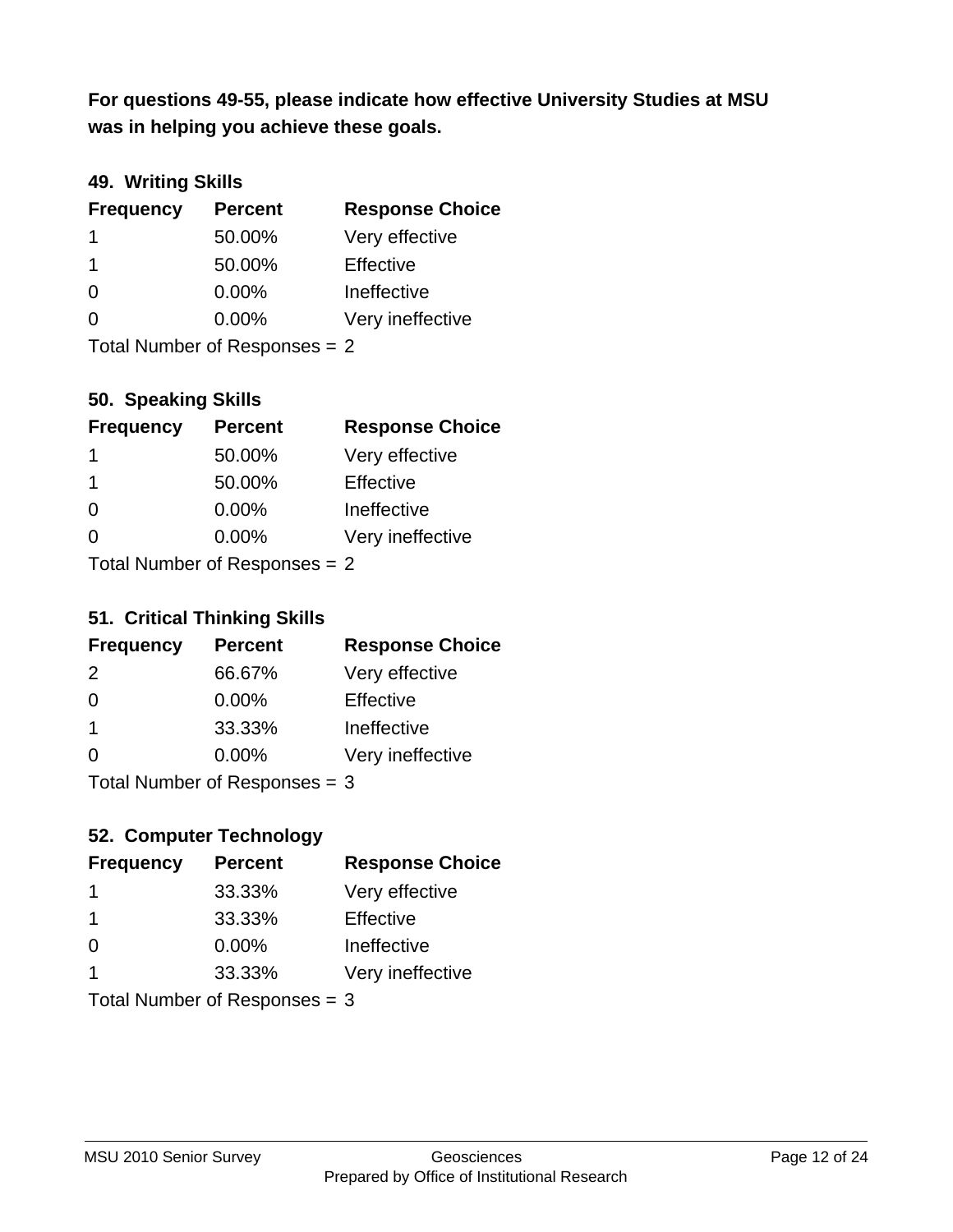### **53. General Knowledge in the liberal arts and sciences**

| <b>Frequency</b> | <b>Percent</b> | <b>Response Choice</b> |
|------------------|----------------|------------------------|
| $\mathcal{P}$    | 66.67%         | Very effective         |
| $\Omega$         | $0.00\%$       | Effective              |
|                  | 33.33%         | Ineffective            |
| $\Omega$         | 0.00%          | Very ineffective       |
|                  |                |                        |

Total Number of Responses = 3

#### **54. International Perspectives**

| <b>Frequency</b> | <b>Percent</b> | <b>Response Choice</b> |
|------------------|----------------|------------------------|
| $\mathcal{P}$    | 66.67%         | Very effective         |
| $\Omega$         | 0.00%          | Effective              |
| 1                | 33.33%         | Ineffective            |
| ∩                | 0.00%          | Very ineffective       |
|                  |                |                        |

Total Number of Responses = 3

# **55. Stimulation of interest in areas outside your chosen field of study**

| <b>Frequency</b> | <b>Percent</b>             | <b>Response Choice</b> |
|------------------|----------------------------|------------------------|
| 1                | 50.00%                     | Very effective         |
| $\Omega$         | 0.00%                      | Effective              |
| $\Omega$         | 0.00%                      | Ineffective            |
| 1                | 50.00%                     | Very ineffective       |
|                  | Total Number of Desperance |                        |

Total Number of Responses = 2

# **For questions 56-83, please indicate how satisfactorily the following met your needs**

#### **56. African-American Student Services**

| <b>Frequency</b> | <b>Percent</b>                  | <b>Response Choice</b> |
|------------------|---------------------------------|------------------------|
| 3                | 100.00%                         | Did not use            |
| $\Omega$         | 0.00%                           | Very satisfied         |
| $\Omega$         | 0.00%                           | Satisfied              |
| $\Omega$         | $0.00\%$                        | <b>Dissatisfied</b>    |
| $\Omega$         | 0.00%                           | Very dissatisfied      |
|                  | Total Number of Responses = $3$ |                        |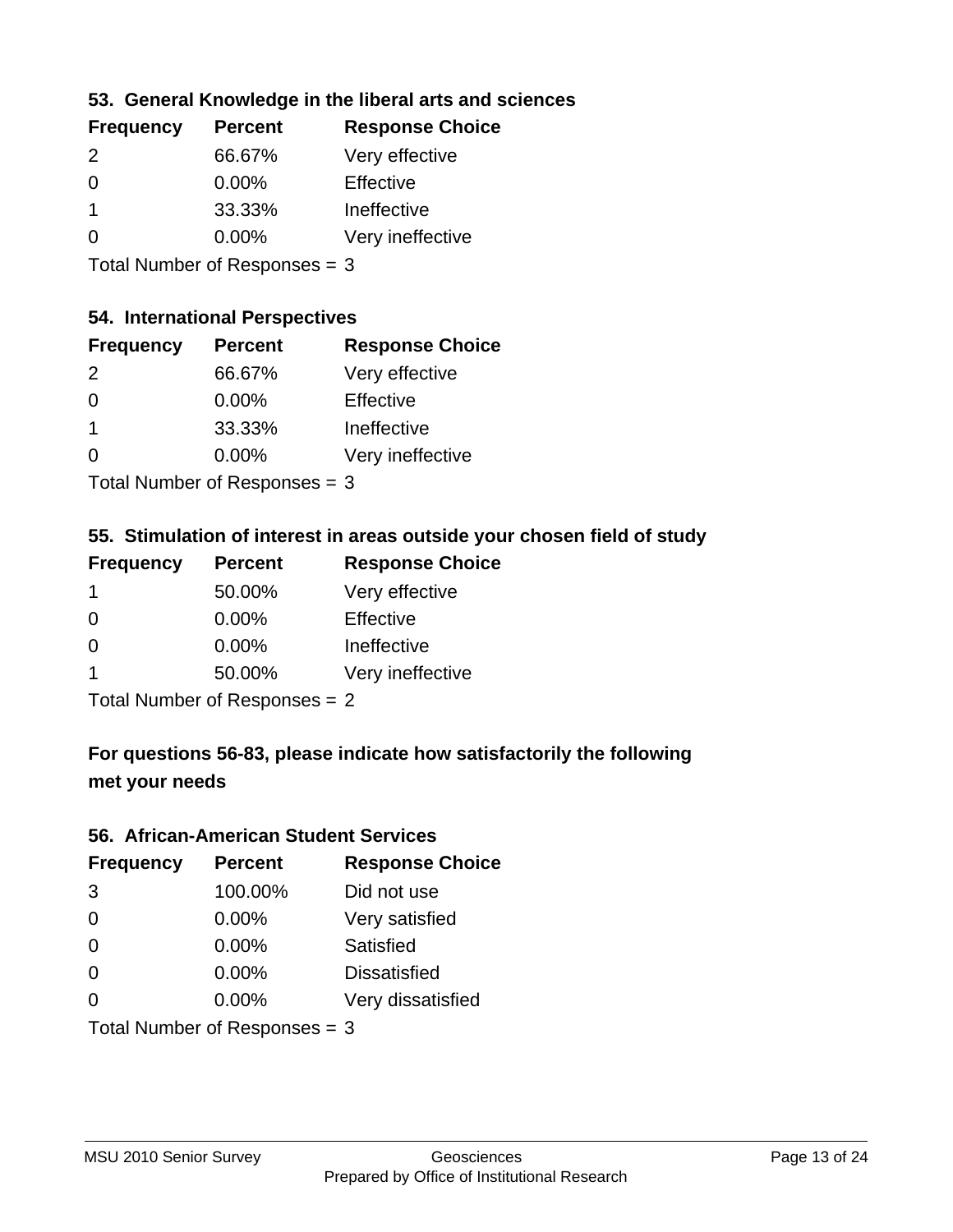### **57. Career Services Office**

| <b>Frequency</b> | <b>Percent</b> | <b>Response Choice</b> |
|------------------|----------------|------------------------|
| 3                | 100.00%        | Did not use            |
| 0                | $0.00\%$       | Very satisfied         |
| 0                | $0.00\%$       | Satisfied              |
|                  | $0.00\%$       | <b>Dissatisfied</b>    |
|                  | $0.00\%$       | Very dissatisfied      |
|                  |                |                        |

Total Number of Responses = 3

# **58. Counseling and Testing Center**

| <b>Frequency</b>          | <b>Percent</b> | <b>Response Choice</b> |
|---------------------------|----------------|------------------------|
| 3                         | 100.00%        | Did not use            |
| 0                         | 0.00%          | Very satisfied         |
| $\Omega$                  | $0.00\%$       | <b>Satisfied</b>       |
| 0                         | 0.00%          | <b>Dissatisfied</b>    |
| $\Omega$                  | $0.00\%$       | Very dissatisfied      |
| Total Number of Desponses |                |                        |

Total Number of Responses = 3

#### **59. Cultural programming and activities**

| <b>Frequency</b>                | <b>Percent</b> | <b>Response Choice</b> |
|---------------------------------|----------------|------------------------|
| 3                               | 100.00%        | Did not use            |
| $\Omega$                        | $0.00\%$       | Very satisfied         |
| $\Omega$                        | 0.00%          | Satisfied              |
| $\Omega$                        | $0.00\%$       | <b>Dissatisfied</b>    |
| $\Omega$                        | $0.00\%$       | Very dissatisfied      |
| Total Number of Responses $=$ 3 |                |                        |

### **60. E-study courses**

| <b>Frequency</b> | <b>Percent</b>                  | <b>Response Choice</b> |
|------------------|---------------------------------|------------------------|
| -1               | 33.33%                          | Did not use            |
|                  | 33.33%                          | Very satisfied         |
| $\mathbf 1$      | 33.33%                          | Satisfied              |
| $\Omega$         | $0.00\%$                        | <b>Dissatisfied</b>    |
| $\Omega$         | $0.00\%$                        | Very dissatisfied      |
|                  | Total Number of Responses = $3$ |                        |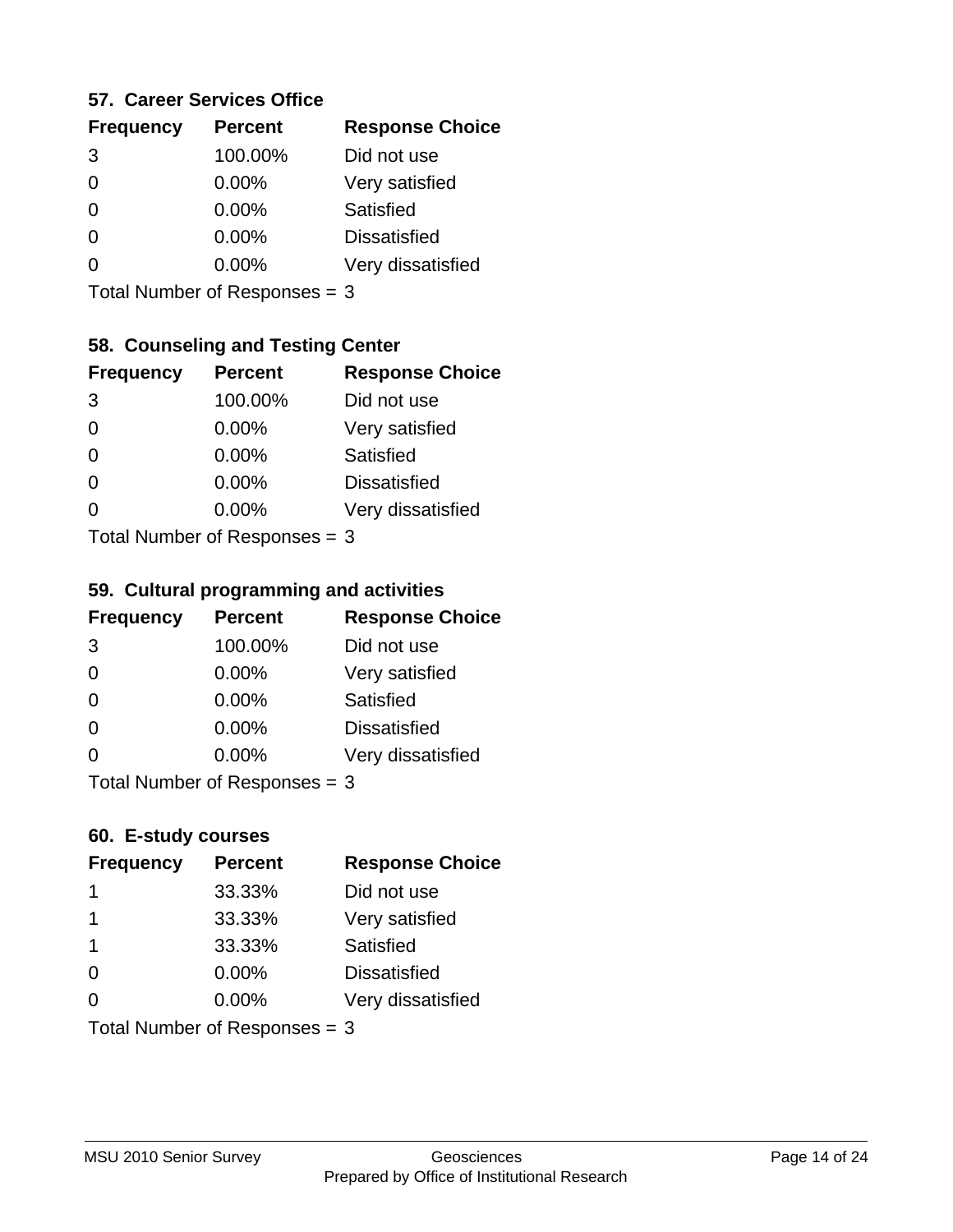#### **61. Food Services**

| <b>Frequency</b> | <b>Percent</b> | <b>Response Choice</b> |
|------------------|----------------|------------------------|
| 2                | 66.67%         | Did not use            |
| $\Omega$         | $0.00\%$       | Very satisfied         |
| -1               | 33.33%         | Satisfied              |
| $\Omega$         | $0.00\%$       | <b>Dissatisfied</b>    |
| O                | 0.00%          | Very dissatisfied      |
|                  |                |                        |

Total Number of Responses = 3

## **62. Greek life and activities**

| <b>Frequency</b> | <b>Percent</b>                  | <b>Response Choice</b> |
|------------------|---------------------------------|------------------------|
| 3                | 100.00%                         | Did not use            |
| 0                | 0.00%                           | Very satisfied         |
| $\Omega$         | 0.00%                           | Satisfied              |
| $\Omega$         | 0.00%                           | <b>Dissatisfied</b>    |
| O                | $0.00\%$                        | Very dissatisfied      |
|                  | Total Number of Responses $=$ 3 |                        |

**63. Health Services**

| <b>Frequency</b>          | <b>Percent</b> | <b>Response Choice</b> |
|---------------------------|----------------|------------------------|
| 3                         | 100.00%        | Did not use            |
| $\Omega$                  | 0.00%          | Very satisfied         |
| $\Omega$                  | $0.00\%$       | Satisfied              |
| $\Omega$                  | $0.00\%$       | <b>Dissatisfied</b>    |
| $\Omega$                  | $0.00\%$       | Very dissatisfied      |
| Total Number of Desponses |                |                        |

Total Number of Responses = 3

### **64. Honor Societies/Departmental Clubs/Special Interest Organizations**

| <b>Frequency</b>              | <b>Percent</b> | <b>Response Choice</b> |
|-------------------------------|----------------|------------------------|
| 2                             | 66.67%         | Did not use            |
| $\Omega$                      | $0.00\%$       | Very satisfied         |
| $\overline{\mathbf{1}}$       | 33.33%         | Satisfied              |
| $\Omega$                      | 0.00%          | <b>Dissatisfied</b>    |
| $\Omega$                      | 0.00%          | Very dissatisfied      |
| Total Number of Responses = 3 |                |                        |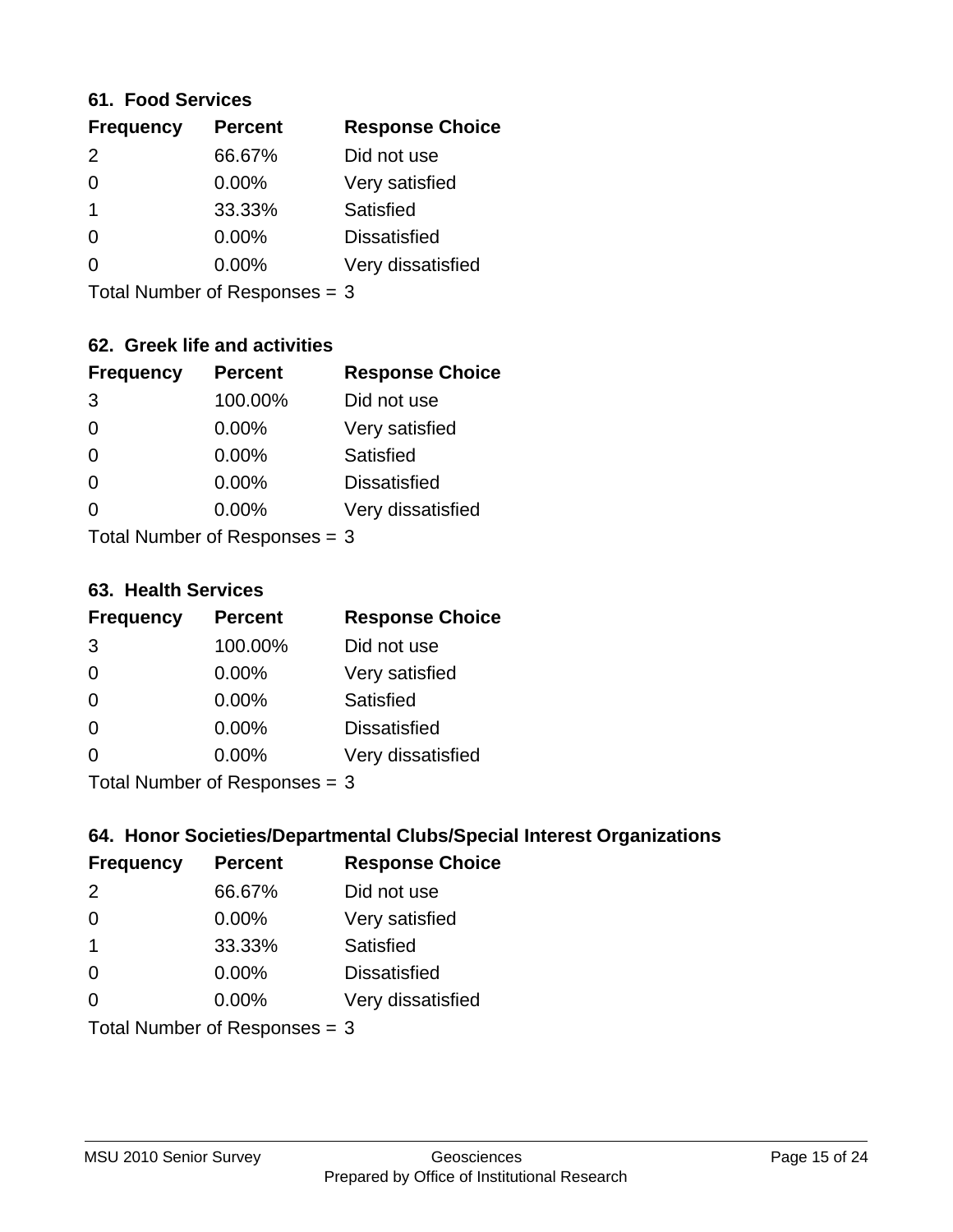### **65. International Programs and activities**

| <b>Frequency</b> | <b>Percent</b> | <b>Response Choice</b> |
|------------------|----------------|------------------------|
| 3                | 100.00%        | Did not use            |
| 0                | $0.00\%$       | Very satisfied         |
| 0                | $0.00\%$       | Satisfied              |
|                  | $0.00\%$       | <b>Dissatisfied</b>    |
|                  | $0.00\%$       | Very dissatisfied      |
|                  |                |                        |

Total Number of Responses = 3

## **66. International student support services**

| <b>Frequency</b>          | <b>Percent</b> | <b>Response Choice</b> |
|---------------------------|----------------|------------------------|
| 3                         | 100.00%        | Did not use            |
| $\Omega$                  | $0.00\%$       | Very satisfied         |
| $\Omega$                  | $0.00\%$       | Satisfied              |
| $\Omega$                  | 0.00%          | <b>Dissatisfied</b>    |
| 0                         | 0.00%          | Very dissatisfied      |
| Total Number of Desponses |                |                        |

Total Number of Responses = 3

#### **67. Intramural Sports and Recreation**

| <b>Frequency</b>               | <b>Percent</b> | <b>Response Choice</b> |
|--------------------------------|----------------|------------------------|
| 3                              | 100.00%        | Did not use            |
| $\Omega$                       | 0.00%          | Very satisfied         |
| $\Omega$                       | 0.00%          | Satisfied              |
| $\Omega$                       | $0.00\%$       | <b>Dissatisfied</b>    |
| $\Omega$                       | 0.00%          | Very dissatisfied      |
| Total Number of Poenonces $-2$ |                |                        |

Total Number of Responses = 3

# **68. Lowry Center/Community College**

| <b>Frequency</b>              | <b>Percent</b> | <b>Response Choice</b> |
|-------------------------------|----------------|------------------------|
| 2                             | 66.67%         | Did not use            |
| $\mathbf 1$                   | 33.33%         | Very satisfied         |
| $\Omega$                      | 0.00%          | Satisfied              |
| $\Omega$                      | $0.00\%$       | <b>Dissatisfied</b>    |
| $\Omega$                      | $0.00\%$       | Very dissatisfied      |
| Total Number of Responses = 3 |                |                        |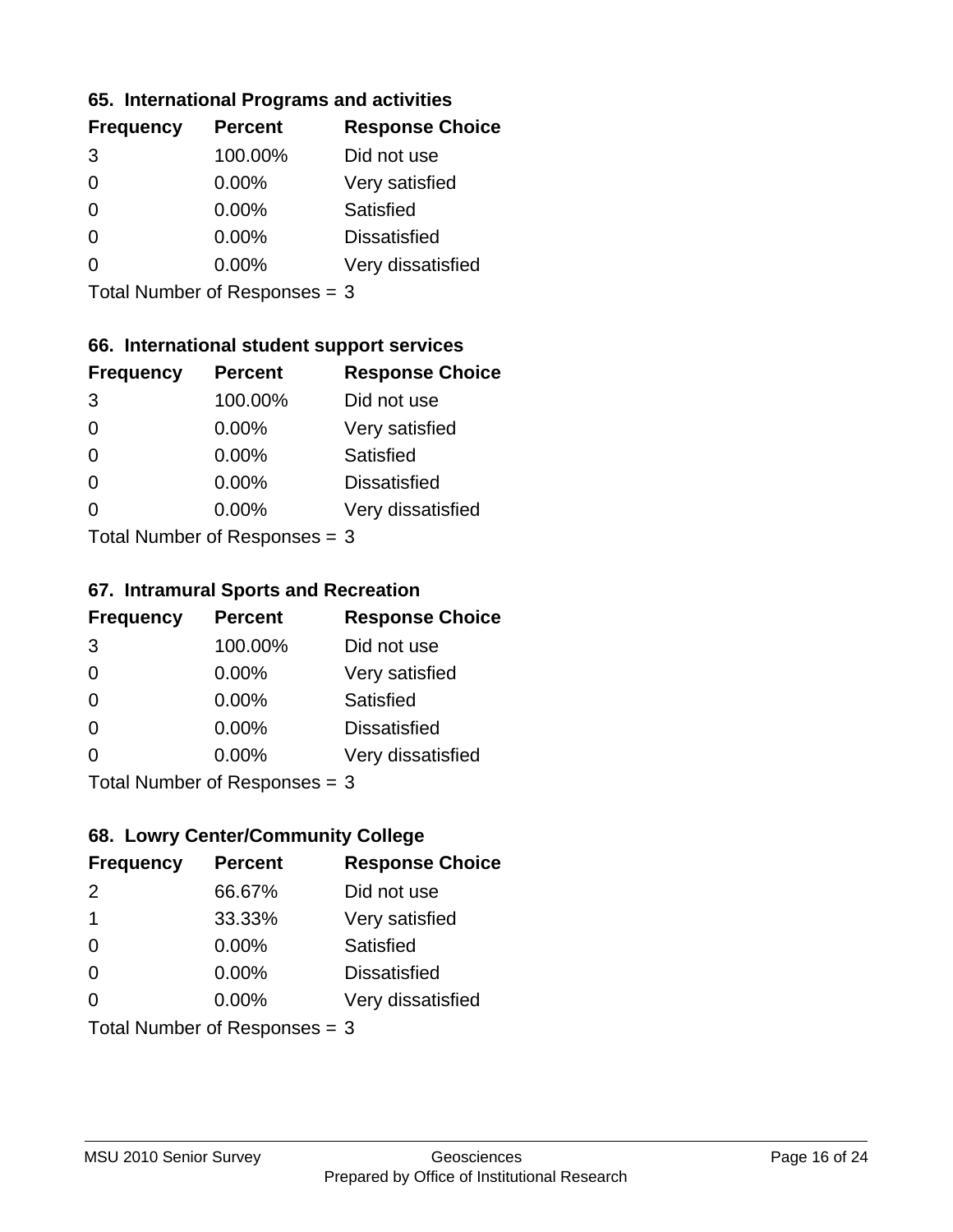# **69. Library**

| <b>Frequency</b> | <b>Percent</b> | <b>Response Choice</b> |
|------------------|----------------|------------------------|
| 0                | 0.00%          | Did not use            |
| $\mathcal{P}$    | 66.67%         | Very satisfied         |
| 0                | $0.00\%$       | <b>Satisfied</b>       |
|                  | 33.33%         | <b>Dissatisfied</b>    |
| O                | $0.00\%$       | Very dissatisfied      |
|                  |                |                        |

Total Number of Responses = 3

# **70. MAP Report**

| <b>Frequency</b>                | <b>Percent</b> | <b>Response Choice</b> |
|---------------------------------|----------------|------------------------|
|                                 | 0.00%          | Did not use            |
| 2                               | 66.67%         | Very satisfied         |
| 1                               | 33.33%         | Satisfied              |
| $\Omega$                        | 0.00%          | <b>Dissatisfied</b>    |
|                                 | $0.00\%$       | Very dissatisfied      |
| Total Number of Responses $=$ 3 |                |                        |

#### **71. MSU Web site**

| <b>Frequency</b> | <b>Percent</b>                | <b>Response Choice</b> |
|------------------|-------------------------------|------------------------|
| $\Omega$         | $0.00\%$                      | Did not use            |
| 2                | 66.67%                        | Very satisfied         |
| -1               | 33.33%                        | Satisfied              |
| $\Omega$         | 0.00%                         | <b>Dissatisfied</b>    |
| ∩                | 0.00%                         | Very dissatisfied      |
|                  | Total Number of Responses = 3 |                        |

### **72. NCAA Sports**

| <b>Frequency</b>                | <b>Percent</b> | <b>Response Choice</b> |
|---------------------------------|----------------|------------------------|
| 3                               | 100.00%        | Did not use            |
| $\Omega$                        | 0.00%          | Very satisfied         |
| $\Omega$                        | 0.00%          | Satisfied              |
| $\Omega$                        | $0.00\%$       | <b>Dissatisfied</b>    |
| $\Omega$                        | 0.00%          | Very dissatisfied      |
| Total Number of Responses $=$ 3 |                |                        |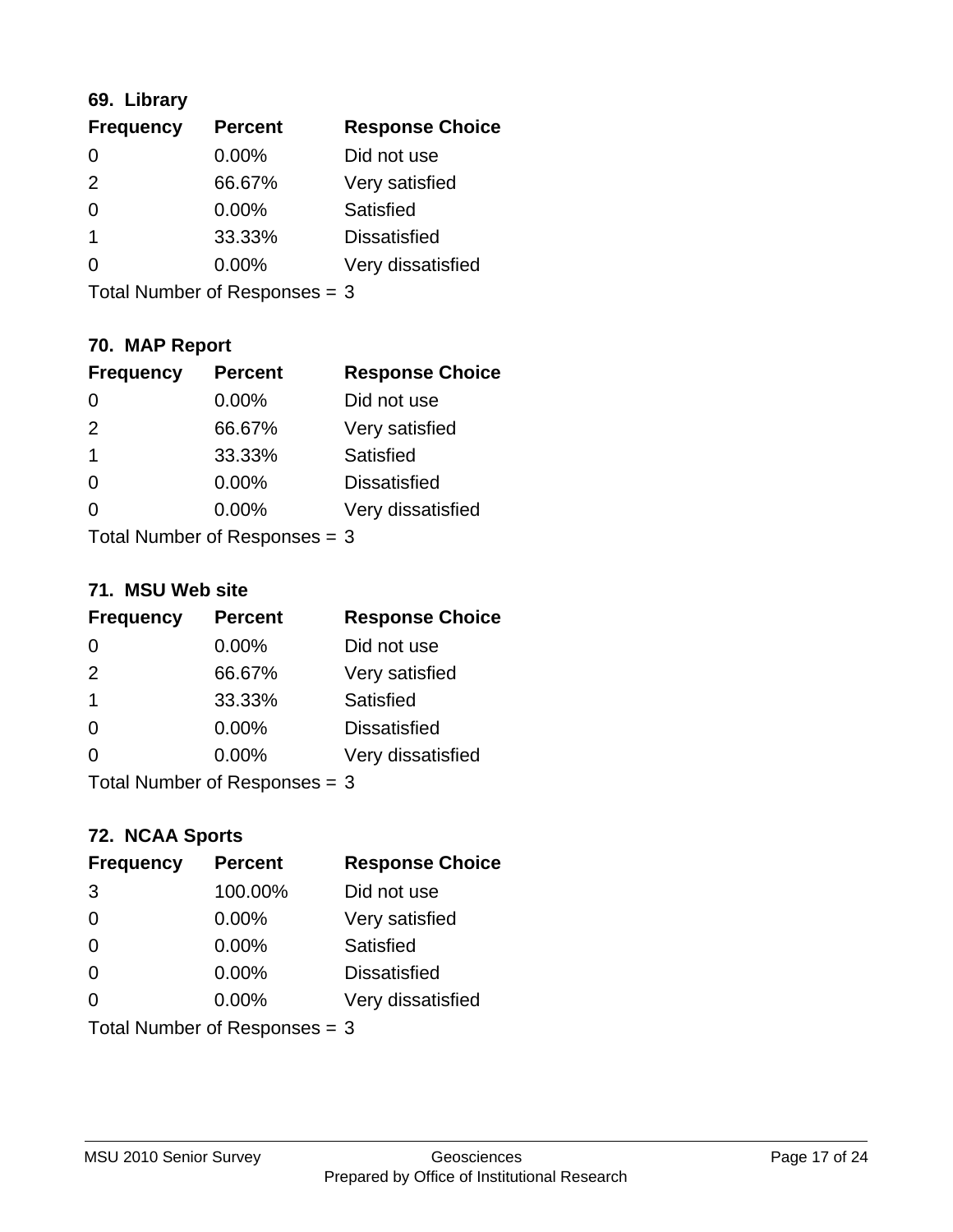### **73. Online courses that are not e-study**

| <b>Frequency</b> | <b>Percent</b> | <b>Response Choice</b> |
|------------------|----------------|------------------------|
|                  | 33.33%         | Did not use            |
|                  | 33.33%         | Very satisfied         |
|                  | 33.33%         | Satisfied              |
| $\Omega$         | $0.00\%$       | <b>Dissatisfied</b>    |
|                  | $0.00\%$       | Very dissatisfied      |
|                  |                |                        |

Total Number of Responses = 3

# **74. Racer Touch Registration**

| <b>Frequency</b>           | <b>Percent</b> | <b>Response Choice</b> |
|----------------------------|----------------|------------------------|
| 0                          | 0.00%          | Did not use            |
| 2                          | 66.67%         | Very satisfied         |
| 1                          | 33.33%         | <b>Satisfied</b>       |
| ∩                          | 0.00%          | <b>Dissatisfied</b>    |
| 0                          | 0.00%          | Very dissatisfied      |
| Total Number of Deepersoon |                |                        |

Total Number of Responses = 3

### **75. Residential College programming and activities**

| <b>Frequency</b>              | <b>Percent</b> | <b>Response Choice</b> |
|-------------------------------|----------------|------------------------|
| $\mathcal{P}$                 | 66.67%         | Did not use            |
| $\mathbf 1$                   | 33.33%         | Very satisfied         |
| $\Omega$                      | $0.00\%$       | <b>Satisfied</b>       |
| $\Omega$                      | 0.00%          | <b>Dissatisfied</b>    |
| $\Omega$                      | 0.00%          | Very dissatisfied      |
| $Total Number of Denonce = 2$ |                |                        |

Total Number of Responses = 3

# **76. Scholarships/grants/student employment**

| <b>Frequency</b>                | <b>Percent</b> | <b>Response Choice</b> |
|---------------------------------|----------------|------------------------|
| 0                               | 0.00%          | Did not use            |
| 2                               | 66.67%         | Very satisfied         |
| $\overline{1}$                  | 33.33%         | Satisfied              |
| $\Omega$                        | 0.00%          | <b>Dissatisfied</b>    |
| 0                               | $0.00\%$       | Very dissatisfied      |
| Total Number of Responses = $3$ |                |                        |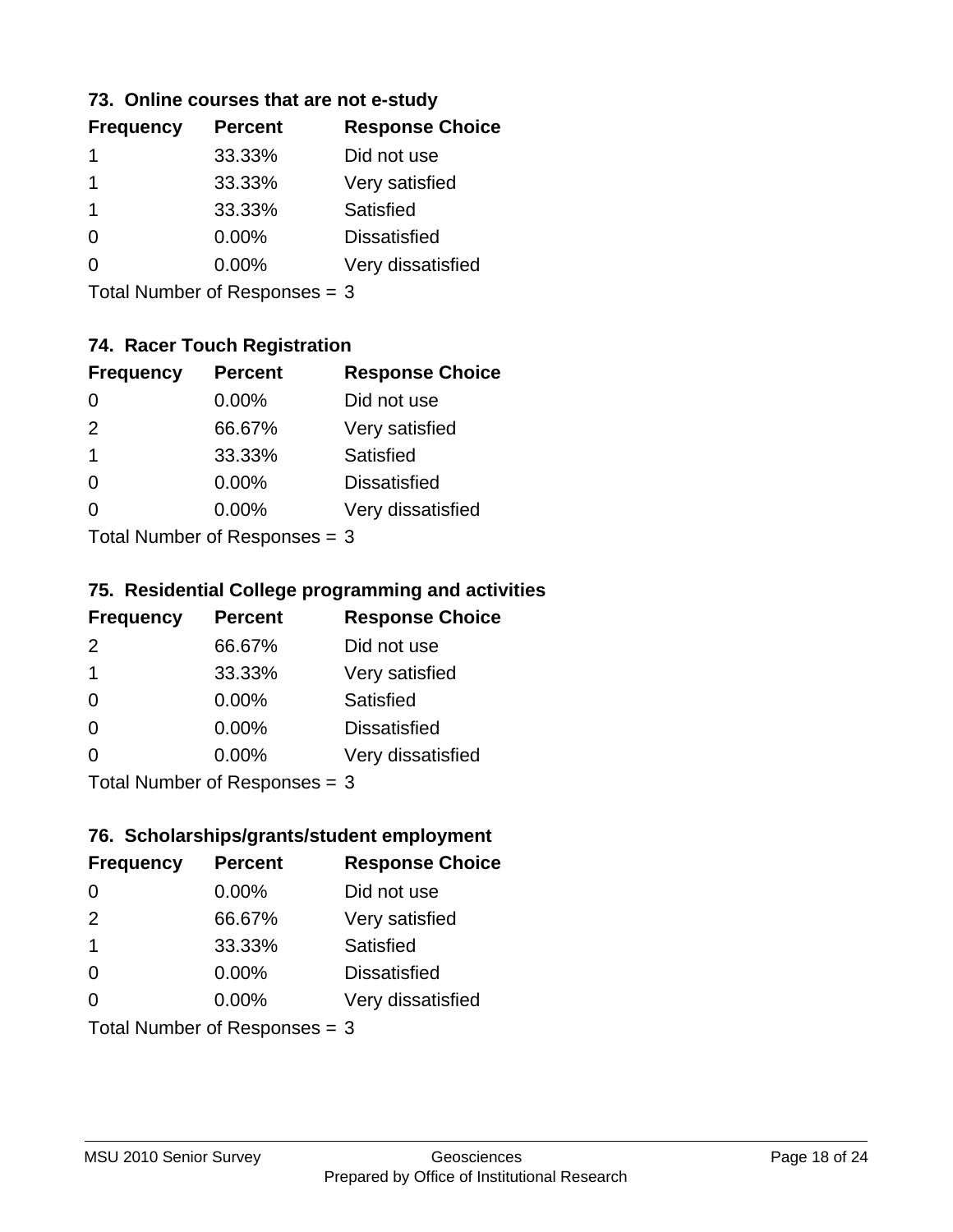### **77. Security Services**

| <b>Frequency</b> | <b>Percent</b> | <b>Response Choice</b> |
|------------------|----------------|------------------------|
|                  | 33.33%         | Did not use            |
| $\mathcal{P}$    | 66.67%         | Very satisfied         |
| $\Omega$         | $0.00\%$       | Satisfied              |
| ∩                | $0.00\%$       | <b>Dissatisfied</b>    |
|                  | $0.00\%$       | Very dissatisfied      |
|                  |                |                        |

Total Number of Responses = 3

# **78. Services for non-traditional students**

| <b>Frequency</b> | <b>Percent</b>            | <b>Response Choice</b> |
|------------------|---------------------------|------------------------|
| 3                | 100.00%                   | Did not use            |
| $\Omega$         | 0.00%                     | Very satisfied         |
| $\Omega$         | 0.00%                     | <b>Satisfied</b>       |
| $\Omega$         | 0.00%                     | <b>Dissatisfied</b>    |
| 0                | 0.00%                     | Very dissatisfied      |
|                  | Total Number of DoEROR 0. |                        |

Total Number of Responses = 3

### **79. Student Support Services (Trio)**

| <b>Frequency</b>          | <b>Percent</b> | <b>Response Choice</b> |
|---------------------------|----------------|------------------------|
| 3                         | 100.00%        | Did not use            |
| $\Omega$                  | 0.00%          | Very satisfied         |
| $\Omega$                  | 0.00%          | Satisfied              |
| $\Omega$                  | 0.00%          | <b>Dissatisfied</b>    |
| $\Omega$                  | 0.00%          | Very dissatisfied      |
| Total Number of Desponses |                |                        |

Total Number of Responses = 3

### **80. Student PIN System**

| <b>Frequency</b> | <b>Percent</b>                | <b>Response Choice</b> |
|------------------|-------------------------------|------------------------|
| 0                | $0.00\%$                      | Did not use            |
| $\mathbf 1$      | 33.33%                        | Very satisfied         |
| 2                | 66.67%                        | Satisfied              |
| $\Omega$         | $0.00\%$                      | <b>Dissatisfied</b>    |
| $\Omega$         | $0.00\%$                      | Very dissatisfied      |
|                  | Total Number of Responses = 3 |                        |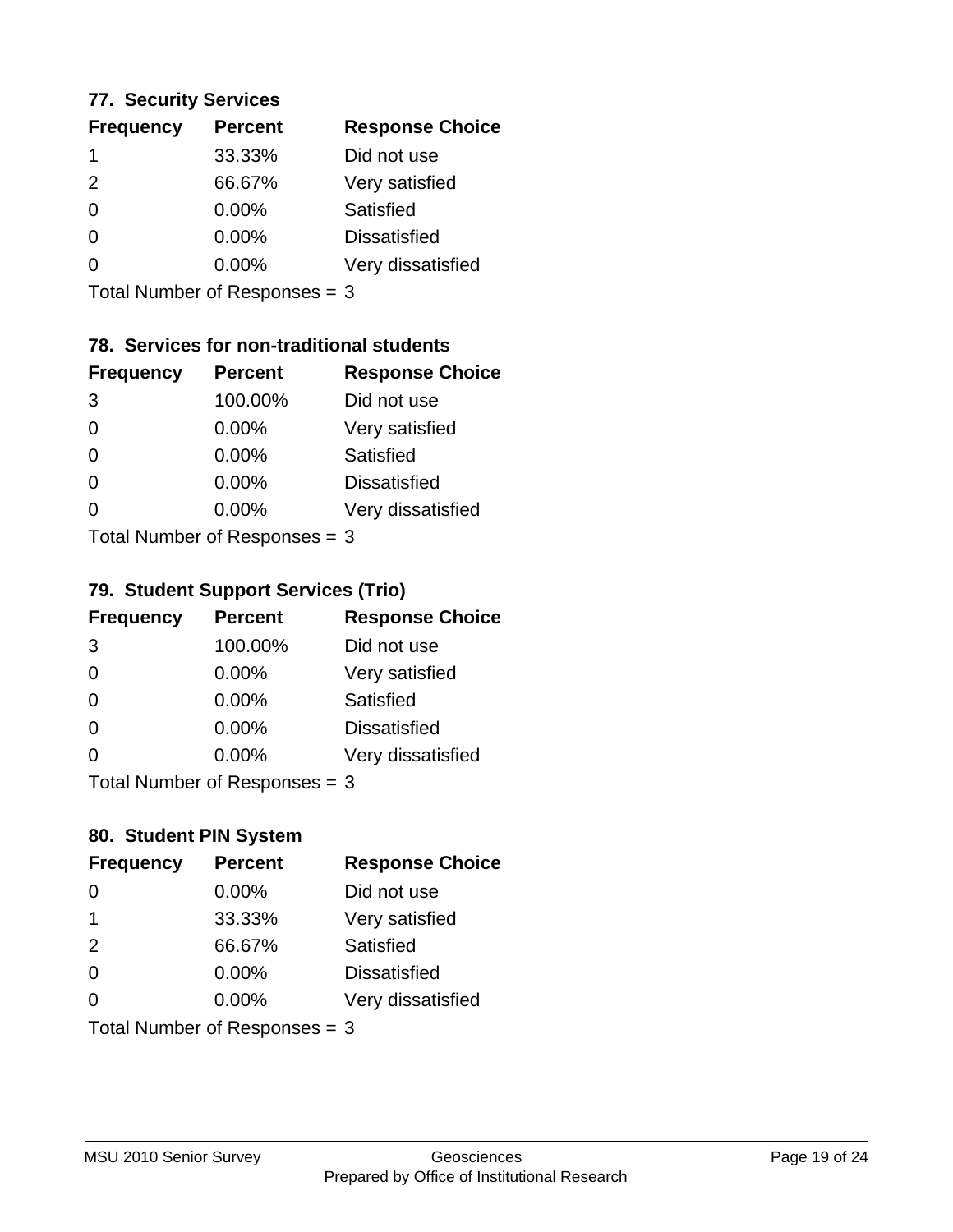### **81. Student Records/Transcript Services**

| <b>Percent</b> | <b>Response Choice</b> |
|----------------|------------------------|
| $0.00\%$       | Did not use            |
| 66.67%         | Very satisfied         |
| 33.33%         | Satisfied              |
| 0.00%          | <b>Dissatisfied</b>    |
| $0.00\%$       | Very dissatisfied      |
|                |                        |

Total Number of Responses = 3

## **82. Computer and Internet access for study and research needs**

| <b>Frequency</b>          | <b>Percent</b> | <b>Response Choice</b> |
|---------------------------|----------------|------------------------|
| 0                         | 0.00%          | Did not use            |
| 2                         | 66.67%         | Very satisfied         |
| $\Omega$                  | 0.00%          | Satisfied              |
| -1                        | 33.33%         | <b>Dissatisfied</b>    |
| ∩                         | 0.00%          | Very dissatisfied      |
| Total Number of Deepersee |                |                        |

Total Number of Responses = 3

#### **83. Women's Center**

| <b>Frequency</b>          | <b>Percent</b> | <b>Response Choice</b> |
|---------------------------|----------------|------------------------|
| 3                         | 100.00%        | Did not use            |
| $\Omega$                  | $0.00\%$       | Very satisfied         |
| $\Omega$                  | $0.00\%$       | Satisfied              |
| $\Omega$                  | $0.00\%$       | <b>Dissatisfied</b>    |
| $\Omega$                  | 0.00%          | Very dissatisfied      |
| Total Number of Desponses |                |                        |

Total Number of Responses = 3

### **84. To what extent did you participate in Residential College activities?**

| <b>Frequency</b> | <b>Percent</b>                | <b>Response Choice</b> |
|------------------|-------------------------------|------------------------|
| $\mathcal{P}$    | 66.67%                        | Did not participate    |
| $\Omega$         | 0.00%                         | Frequently             |
| $\Omega$         | $0.00\%$                      | Occasionally           |
| -1               | 33.33%                        | Seldom                 |
|                  | $Total Number of Denonce - 2$ |                        |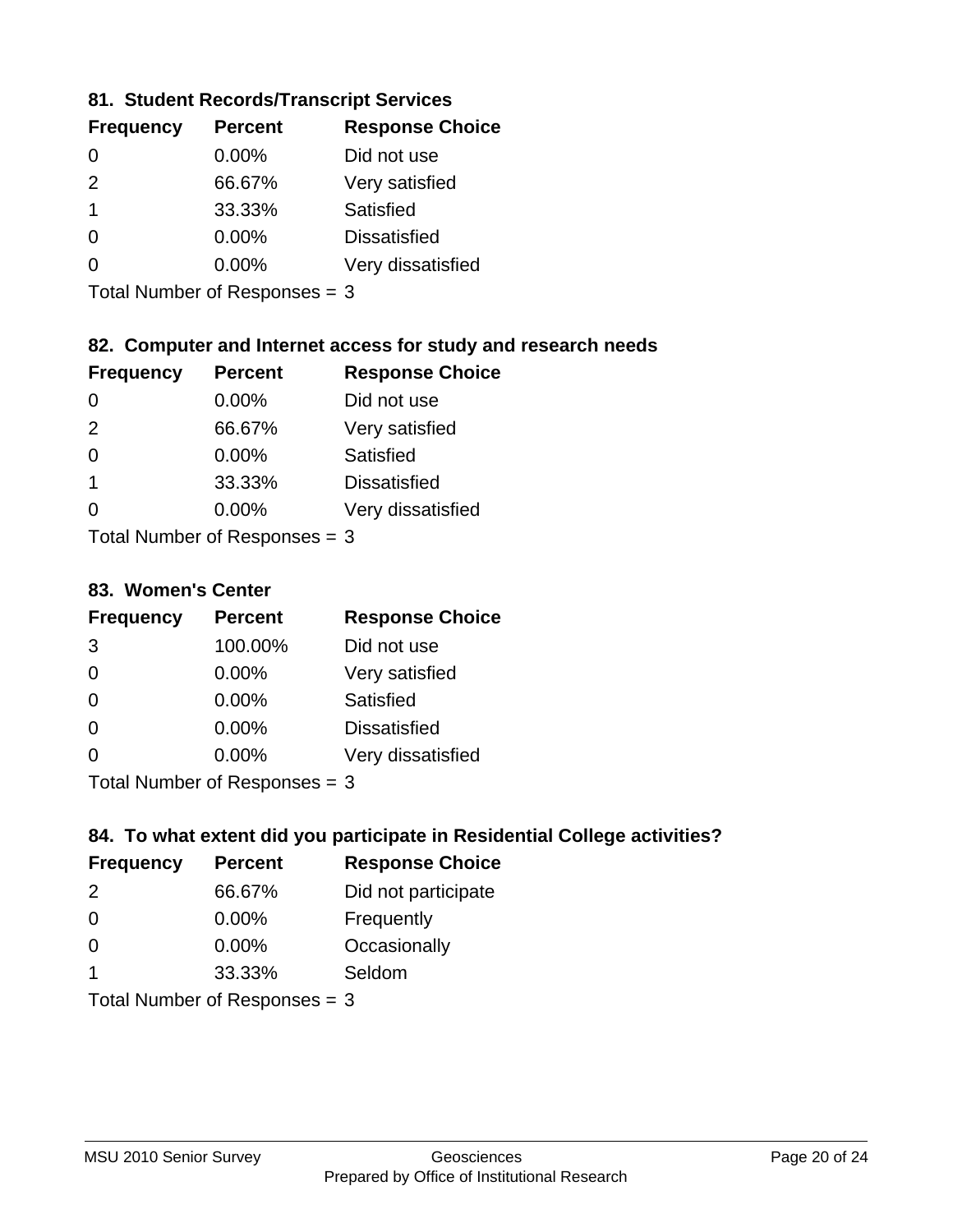| <b>Frequency</b> | <b>Percent</b> | <b>Response Choice</b>                 |
|------------------|----------------|----------------------------------------|
| $\mathcal{P}$    | 66.67%         | Not familiar with Residential Colleges |
| $\overline{0}$   | 0.00%          | Very positive                          |
|                  | 33.33%         | <b>Positive</b>                        |
| $\overline{0}$   | $0.00\%$       | <b>Negative</b>                        |
| -0               | $0.00\%$       | Very negative                          |
|                  |                |                                        |

**85. Which phrase best describes your opinion of Residential Colleges?**

Total Number of Responses = 3

#### **Questions 86-95**

**University Graduate." Please indicate how effective your MSU experience was in The University has formulated ten desired "Characteristics of the Murray State enhancing your abilities in each area.**

**86. Engage in mature, independent and creative thought and express that thought effectively in oral and written communication;**

| <b>Frequency</b> | <b>Percent</b> | <b>Response Choice</b> |
|------------------|----------------|------------------------|
|                  | 33.33%         | Very effective         |
|                  | 33.33%         | Effective              |
|                  | 33.33%         | Ineffective            |
| ∩                | $0.00\%$       | Very ineffective       |

Total Number of Responses = 3

**87. Understand and apply the critical and scientific methodologies that** 

**academic disciplines employ to discover knowledge and ascertain its validity;**

| <b>Frequency</b> | <b>Percent</b> | <b>Response Choice</b> |
|------------------|----------------|------------------------|
|                  | 33.33%         | Very effective         |
| $\mathcal{P}$    | 66.67%         | Effective              |
| $\Omega$         | 0.00%          | Ineffective            |
| $\Omega$         | 0.00%          | Very ineffective       |
|                  |                |                        |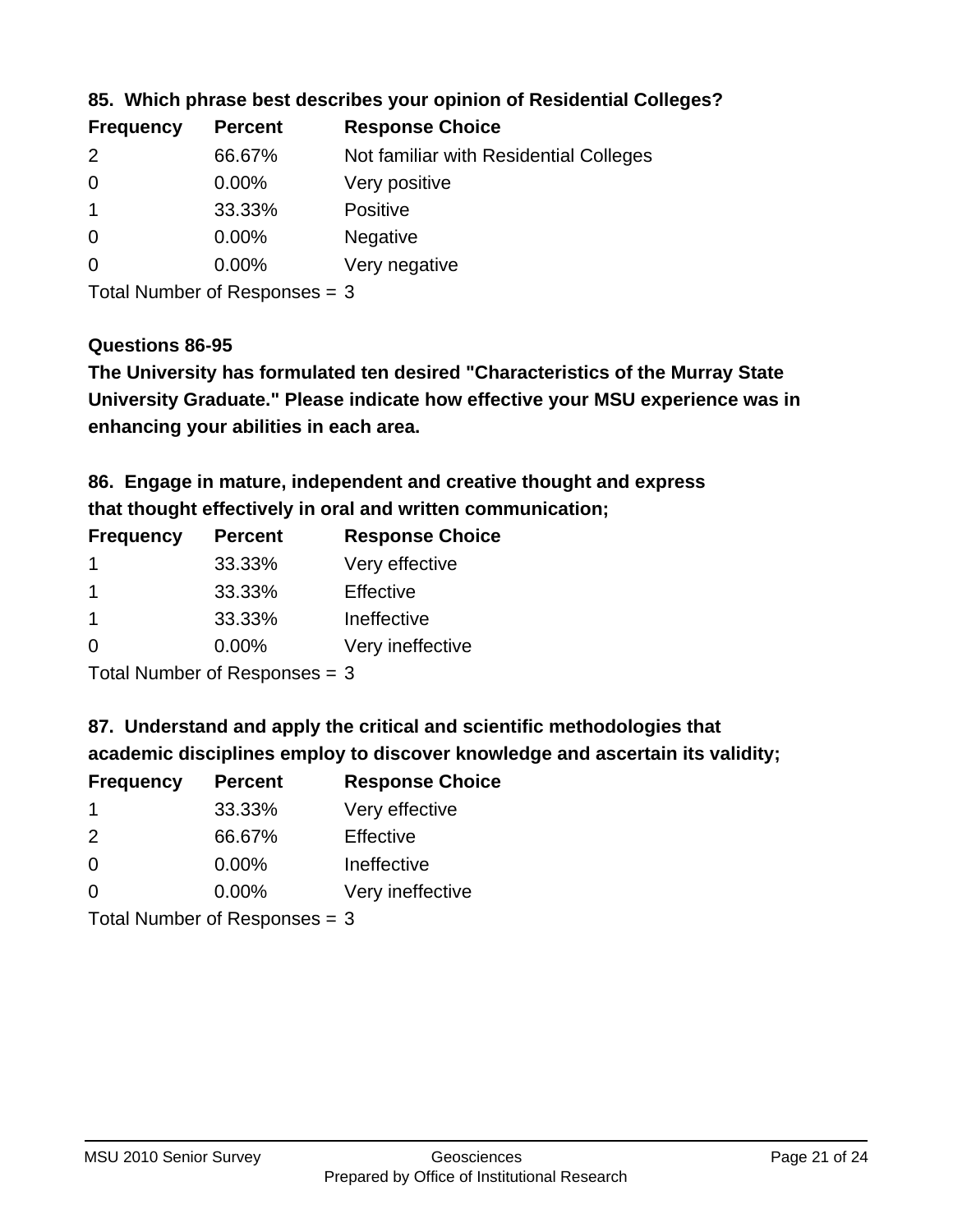# **88. Apply sound standards of information gathering, analysis and evaluation to reach logical decisions;**

| <b>Frequency</b> | <b>Percent</b> | <b>Response Choice</b> |
|------------------|----------------|------------------------|
|                  | 33.33%         | Very effective         |
|                  | 33.33%         | Effective              |
|                  | 33.33%         | Ineffective            |
| O                | $0.00\%$       | Very ineffective       |

Total Number of Responses = 3

# **89. Understand the roles and applications of science and technology in the solution of the problems of a changing world;**

| <b>Frequency</b> | <b>Percent</b>                           | <b>Response Choice</b> |
|------------------|------------------------------------------|------------------------|
| -1               | 33.33%                                   | Very effective         |
| 2                | 66.67%                                   | Effective              |
| $\Omega$         | 0.00%                                    | Ineffective            |
| $\Omega$         | 0.00%                                    | Very ineffective       |
|                  | $\mathbf{r}$ . The state of $\mathbf{r}$ |                        |

Total Number of Responses = 3

# **90. Demonstrate a critical understanding of the world's historical, literary, philosophical, and artistic traditions;**

| <b>Frequency</b> | <b>Percent</b> | <b>Response Choice</b> |
|------------------|----------------|------------------------|
| -1               | 33.33%         | Very effective         |
| $\mathcal{P}$    | 66.67%         | Effective              |
| $\Omega$         | 0.00%          | Ineffective            |
| $\Omega$         | 0.00%          | Very ineffective       |
|                  |                |                        |

Total Number of Responses = 3

# **91. Understand the dynamics of cultural diversity, of competing economic and political systems, and of complex moral and ethical issues;**

| <b>Frequency</b> | <b>Percent</b>                | <b>Response Choice</b> |
|------------------|-------------------------------|------------------------|
| -1               | 33.33%                        | Very effective         |
| 2                | 66.67%                        | Effective              |
| 0                | $0.00\%$                      | Ineffective            |
| $\Omega$         | $0.00\%$                      | Very ineffective       |
|                  | Total Number of Responses = 3 |                        |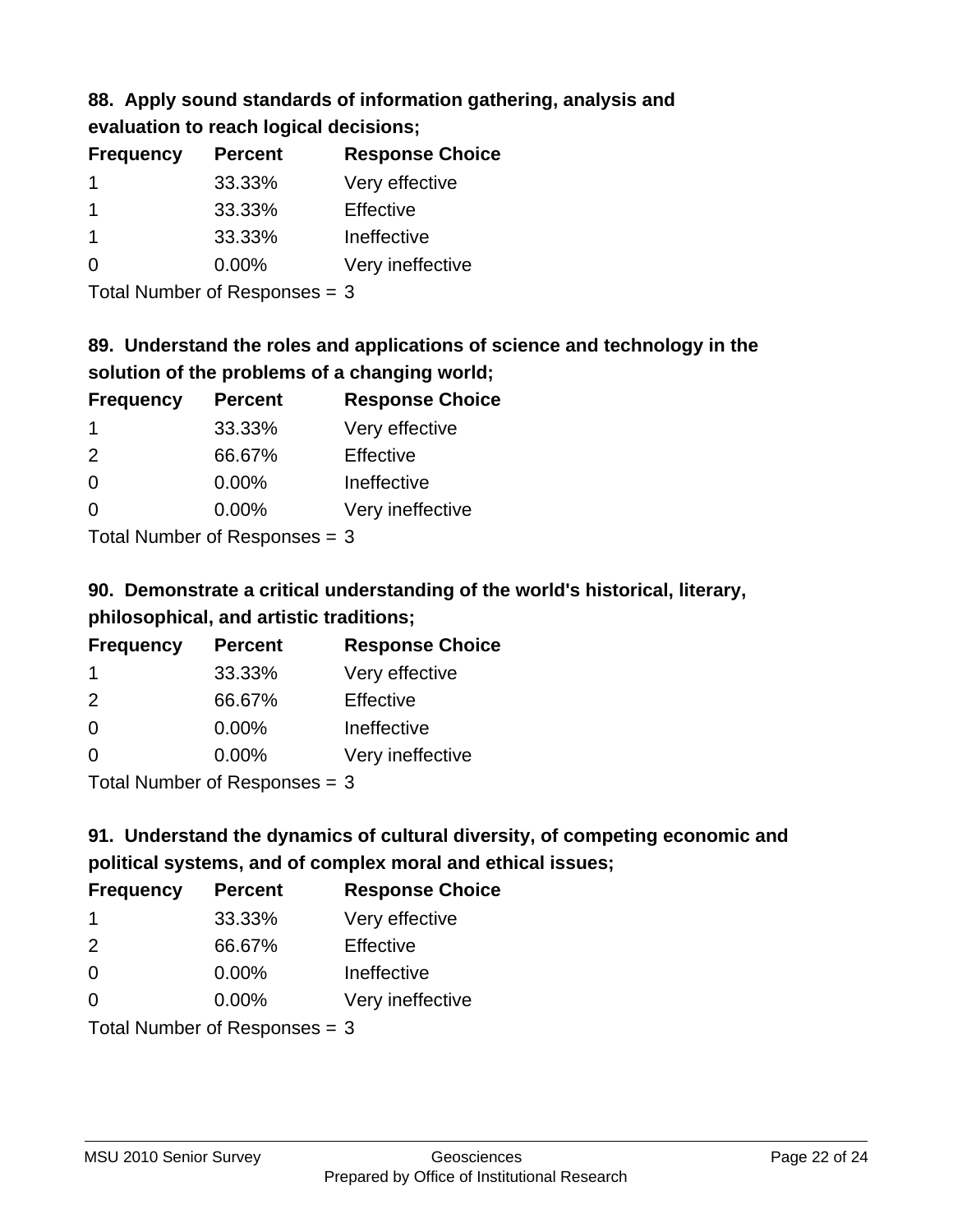# **92. Understand the nature of and engage in ethical behavior and**

**responsible citizenship;**

| <b>Percent</b> | <b>Response Choice</b> |
|----------------|------------------------|
| 33.33%         | Very effective         |
| 33.33%         | Effective              |
| 33.33%         | Ineffective            |
| $0.00\%$       | Very ineffective       |
|                |                        |

Total Number of Responses = 3

# **93. Understand the importance of the behaviors necessary to maintain a healthy lifestyle;**

| <b>Frequency</b>          | <b>Percent</b> | <b>Response Choice</b> |
|---------------------------|----------------|------------------------|
|                           | 33.33%         | Very effective         |
| -1                        | 33.33%         | Effective              |
| -1                        | 33.33%         | Ineffective            |
| $\Omega$                  | $0.00\%$       | Very ineffective       |
| Total Number of Deepenses |                |                        |

Total Number of Responses = 3

# **94. Demonstrate mastery of a chosen field of study; and**

| <b>Frequency</b> | <b>Percent</b> | <b>Response Choice</b> |
|------------------|----------------|------------------------|
|                  | 33.33%         | Very effective         |
| $\mathcal{P}$    | 66.67%         | Effective              |
| $\Omega$         | $0.00\%$       | Ineffective            |
| $\Omega$         | $0.00\%$       | Very ineffective       |
|                  |                |                        |

Total Number of Responses = 3

# **95. Value intellectual pursuit and continuous learning in a changing world.**

| <b>Frequency</b> | <b>Percent</b>                                                                                                                                                                                                                          | <b>Response Choice</b> |
|------------------|-----------------------------------------------------------------------------------------------------------------------------------------------------------------------------------------------------------------------------------------|------------------------|
| -1               | 33.33%                                                                                                                                                                                                                                  | Very effective         |
| $\mathcal{P}$    | 66.67%                                                                                                                                                                                                                                  | Effective              |
| $\Omega$         | 0.00%                                                                                                                                                                                                                                   | Ineffective            |
| $\Omega$         | 0.00%                                                                                                                                                                                                                                   | Very ineffective       |
|                  | $T_{\rm eff}$ . The Left and Left $R_{\rm eff}$ is a second second second second second second second second second second second second second second second second second second second second second second second second second sec |                        |